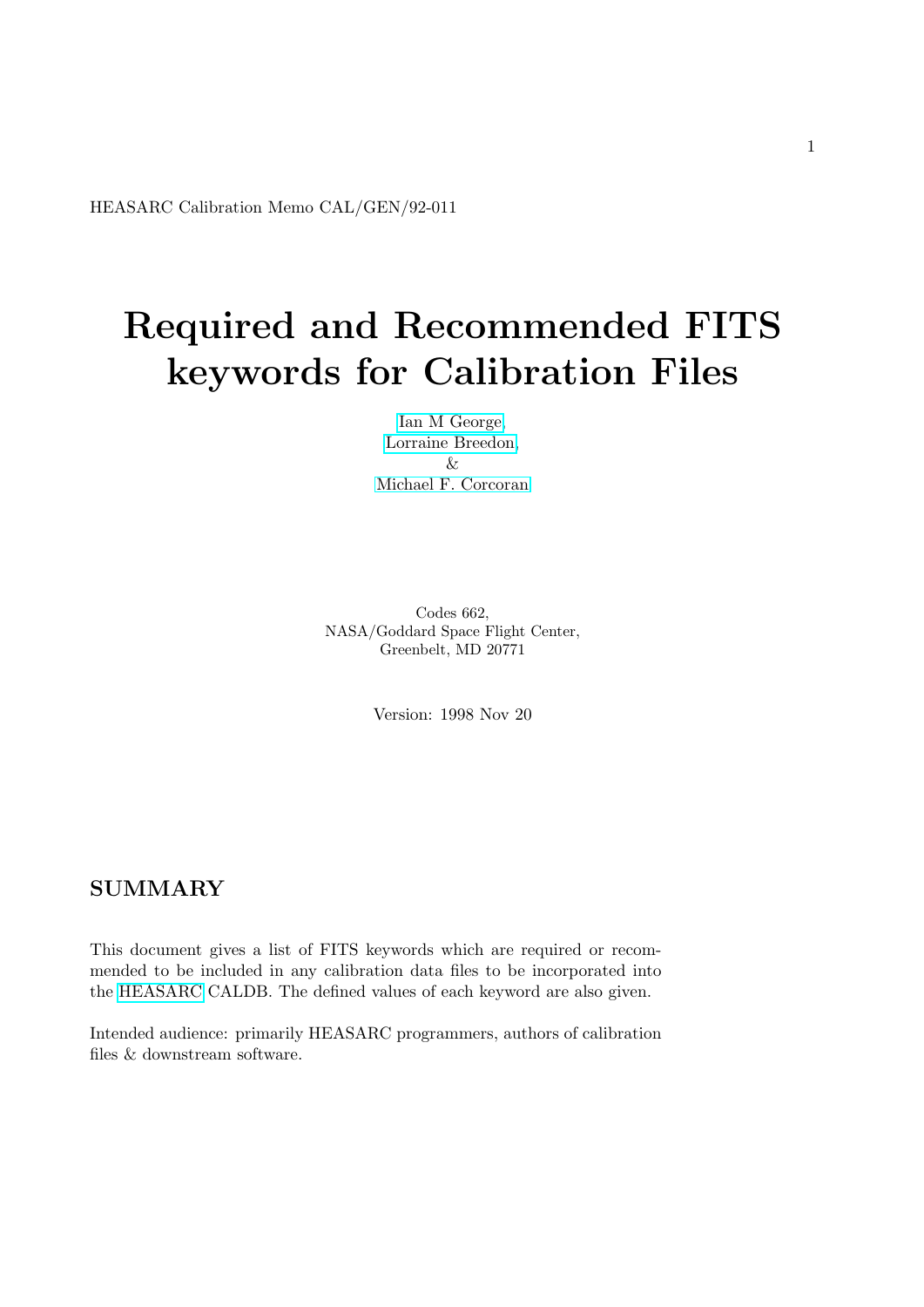| Release Date | <b>Sections Changed</b> | <b>Brief Notes</b>                                           |
|--------------|-------------------------|--------------------------------------------------------------|
| 1992 Oct 02  | First Draft             |                                                              |
| 1993 May 18  | All                     | Reviewed & updated                                           |
| 1994 Jan 05  | The CBDnxxxx String     | New syntax introduced                                        |
| 1994 Dec 19  | All                     | New CCNMxxxx values (and made LaTeX2HTML compatible)         |
| 1998 Nov 20  | All                     | reviewed and updated by MFC; revised list of CCNM0001 values |
| 2004 Apr 01  | All                     | made the compatible                                          |
| 2004 Jul 14  | Appendix B              | added discussion of NONE boundary value                      |
| 2016 Jul 08  | All                     | minor corrections/clarifications by MFC                      |

# Log of Significant Changes to this document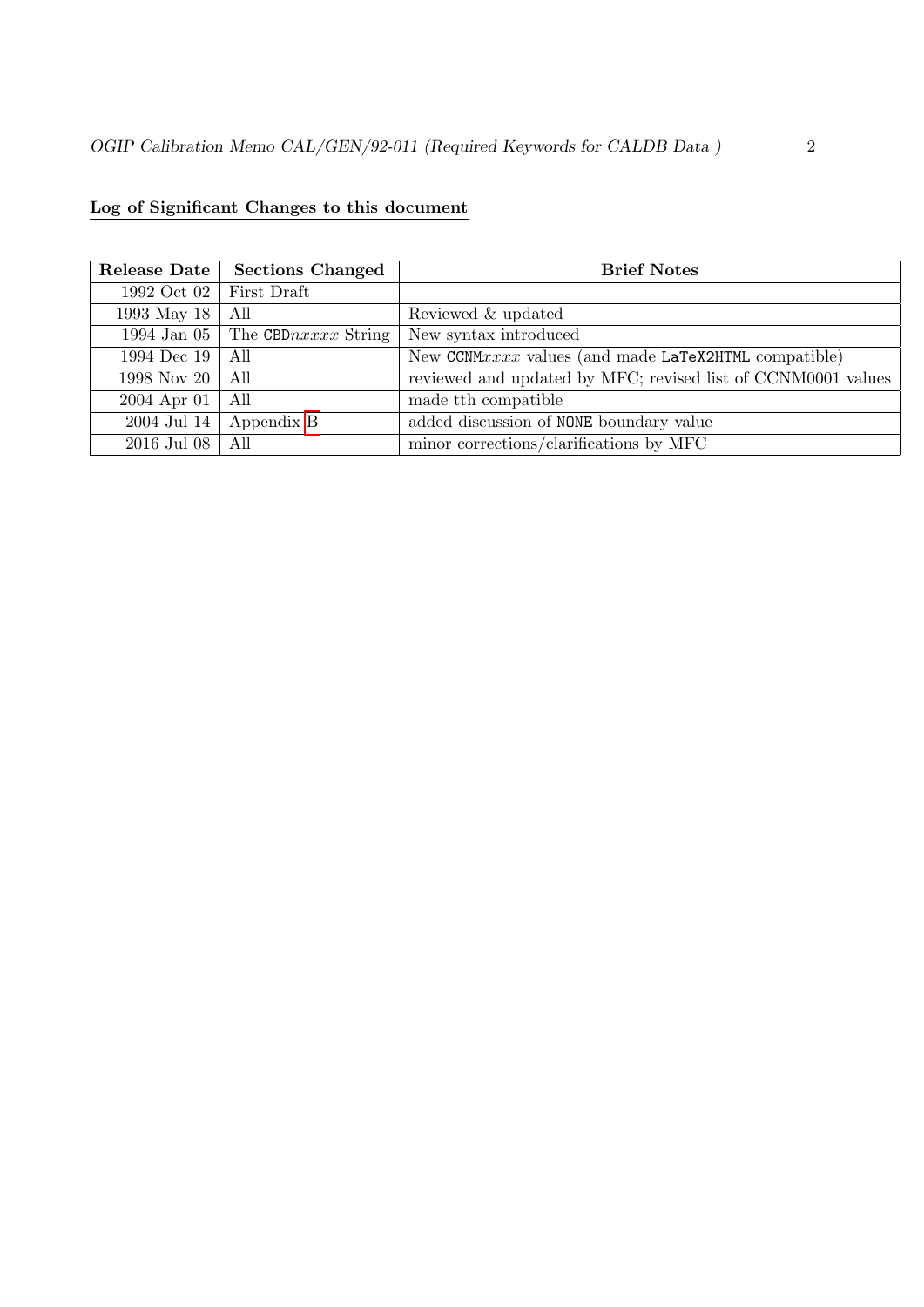OGIP Calibration Memo CAL/GEN/92-011 (Required Keywords for CALDB Data) 3

# Contents

|   | 1 INTRODUCTION                                                                                                                    | 6             |
|---|-----------------------------------------------------------------------------------------------------------------------------------|---------------|
|   | 2 REQUIRED KEYWORDS                                                                                                               | 6             |
| 3 | <b>RECOMMENDED KEYWORDS</b>                                                                                                       | 9             |
|   | A DEFINED CCNM0001 VALUES                                                                                                         | 13            |
|   | A.1                                                                                                                               | <sup>13</sup> |
|   |                                                                                                                                   | <sup>13</sup> |
|   |                                                                                                                                   |               |
|   | $CCNM0001 = DETERF \dots \dots \dots \dots \dots \dots \dots \dots \dots \dots \dots \dots \dots \dots$<br>A.1.3                  |               |
|   |                                                                                                                                   |               |
|   |                                                                                                                                   |               |
|   | A.1.6                                                                                                                             |               |
|   |                                                                                                                                   |               |
|   | $CCNM0001 = EFFAREA \dots \dots \dots \dots \dots \dots \dots \dots \dots \dots \dots \dots \dots \dots \dots \dots$<br>A.1.8     |               |
|   | $CCNM0001 = ENERGY_GRID \dots \dots \dots \dots \dots \dots \dots \dots \dots \dots \dots \dots \dots \dots \dots \dots$<br>A.1.9 |               |
|   | A.1.10 CCNM0001 = FATOM or WATOM $\ldots \ldots \ldots \ldots \ldots \ldots \ldots$                                               | -16           |
|   |                                                                                                                                   | -16           |
|   |                                                                                                                                   |               |
|   |                                                                                                                                   |               |
|   |                                                                                                                                   | -17           |
|   |                                                                                                                                   |               |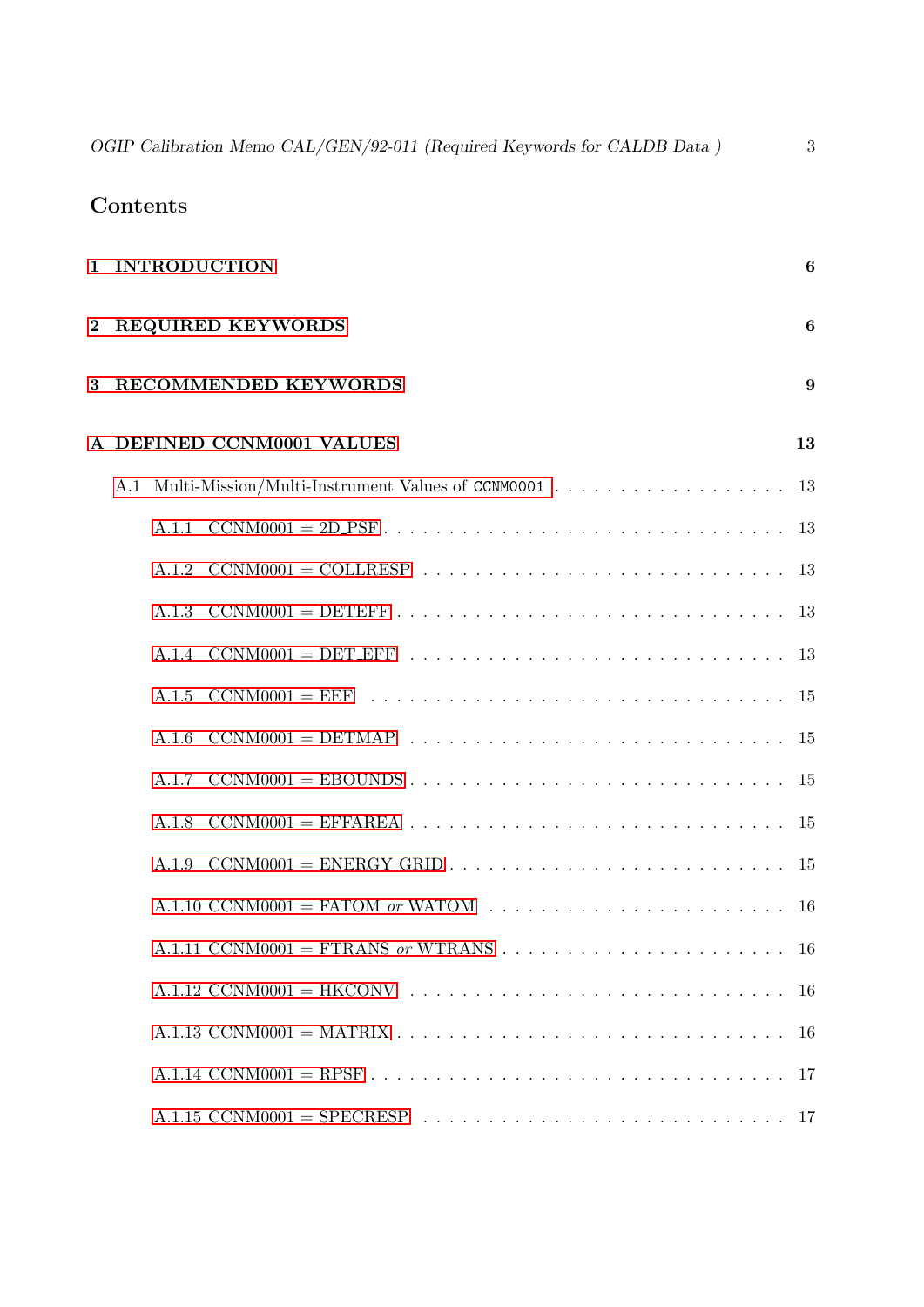|           | A.1.16 CCNM0001 = SPECRESP MATRIX $\ldots \ldots \ldots \ldots \ldots \ldots \ldots \ldots \ldots$ 17       |    |
|-----------|-------------------------------------------------------------------------------------------------------------|----|
|           |                                                                                                             |    |
|           |                                                                                                             |    |
|           |                                                                                                             |    |
|           |                                                                                                             |    |
|           |                                                                                                             |    |
|           | A.1.22 CCNM0001 Values for Coordinate Transformations 19                                                    |    |
| $\rm A.2$ |                                                                                                             |    |
|           |                                                                                                             |    |
|           |                                                                                                             |    |
|           | $A.2.3$ CCNM0001 = BKGRND_EVTS_DARKEARTH 20                                                                 |    |
|           | A.2.4 $CCNM0001 = BKGRND-EVTS\_BRIGHTEARTH     20$                                                          |    |
|           |                                                                                                             |    |
|           | A.2.6                                                                                                       |    |
|           |                                                                                                             |    |
|           |                                                                                                             |    |
|           |                                                                                                             |    |
|           |                                                                                                             |    |
|           |                                                                                                             | 22 |
| A.3       |                                                                                                             | 23 |
|           | $CCNM0001 = ASCALIN \dots \dots \dots \dots \dots \dots \dots \dots \dots \dots \dots \dots \dots$<br>A.3.1 | 23 |
|           | A.3.2                                                                                                       | 23 |
|           | A.3.3                                                                                                       |    |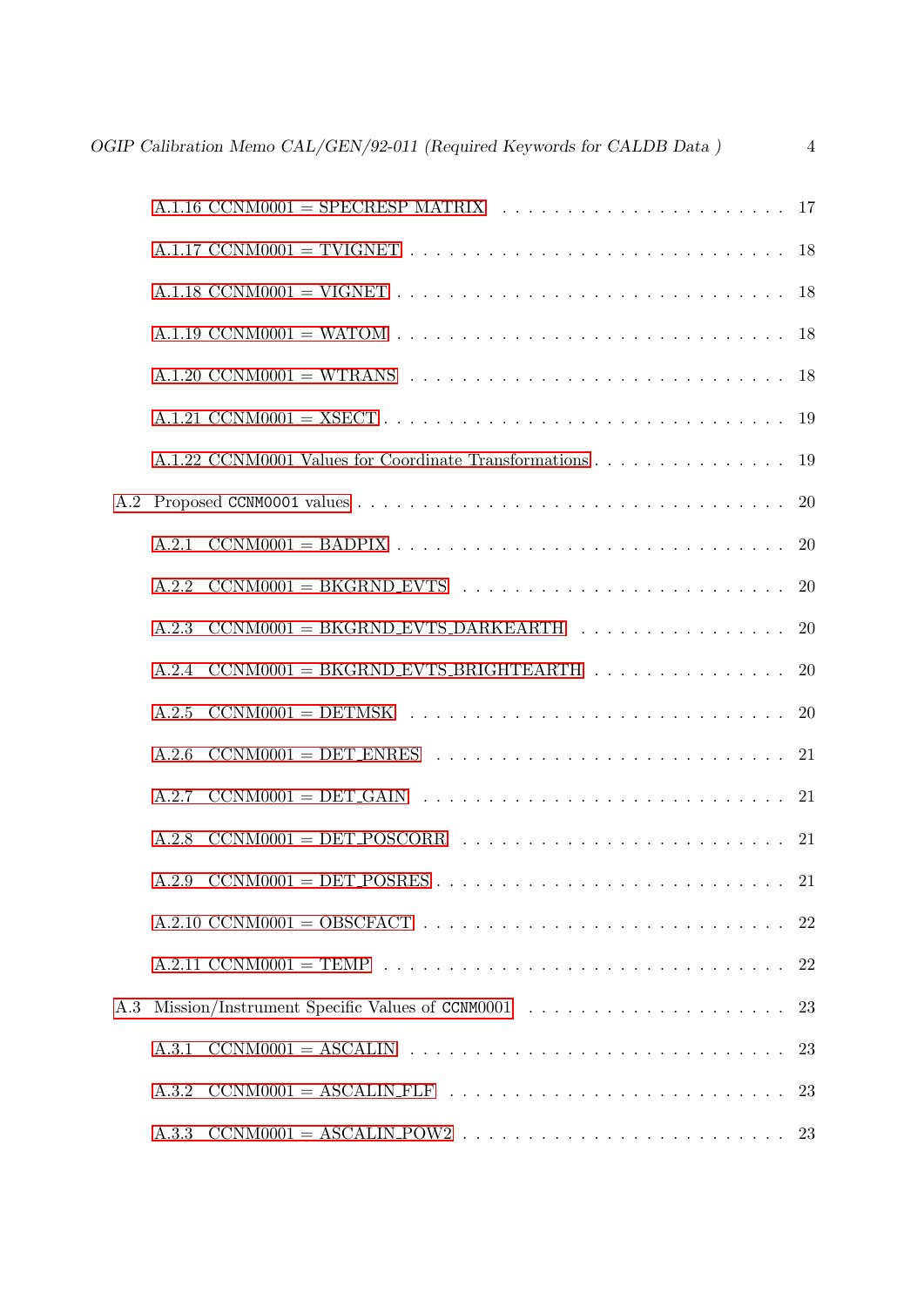|            | OGIP Calibration Memo CAL/GEN/92-011 (Required Keywords for CALDB Data) | $\overline{5}$ |
|------------|-------------------------------------------------------------------------|----------------|
|            |                                                                         |                |
|            |                                                                         |                |
|            |                                                                         |                |
|            |                                                                         |                |
|            |                                                                         |                |
|            |                                                                         |                |
|            |                                                                         |                |
|            |                                                                         |                |
|            |                                                                         |                |
|            |                                                                         |                |
|            |                                                                         |                |
|            |                                                                         |                |
|            | THE CALIBRATION BOUNDARY KEYWORDS                                       | 27             |
|            |                                                                         |                |
|            |                                                                         |                |
| <b>B.3</b> |                                                                         |                |
|            | <b>B.3.1</b>                                                            |                |
|            | B.3.2                                                                   | 28             |
|            | <b>B.3.3</b>                                                            | 29             |
| <b>B.4</b> |                                                                         | 29             |
| B.5        |                                                                         |                |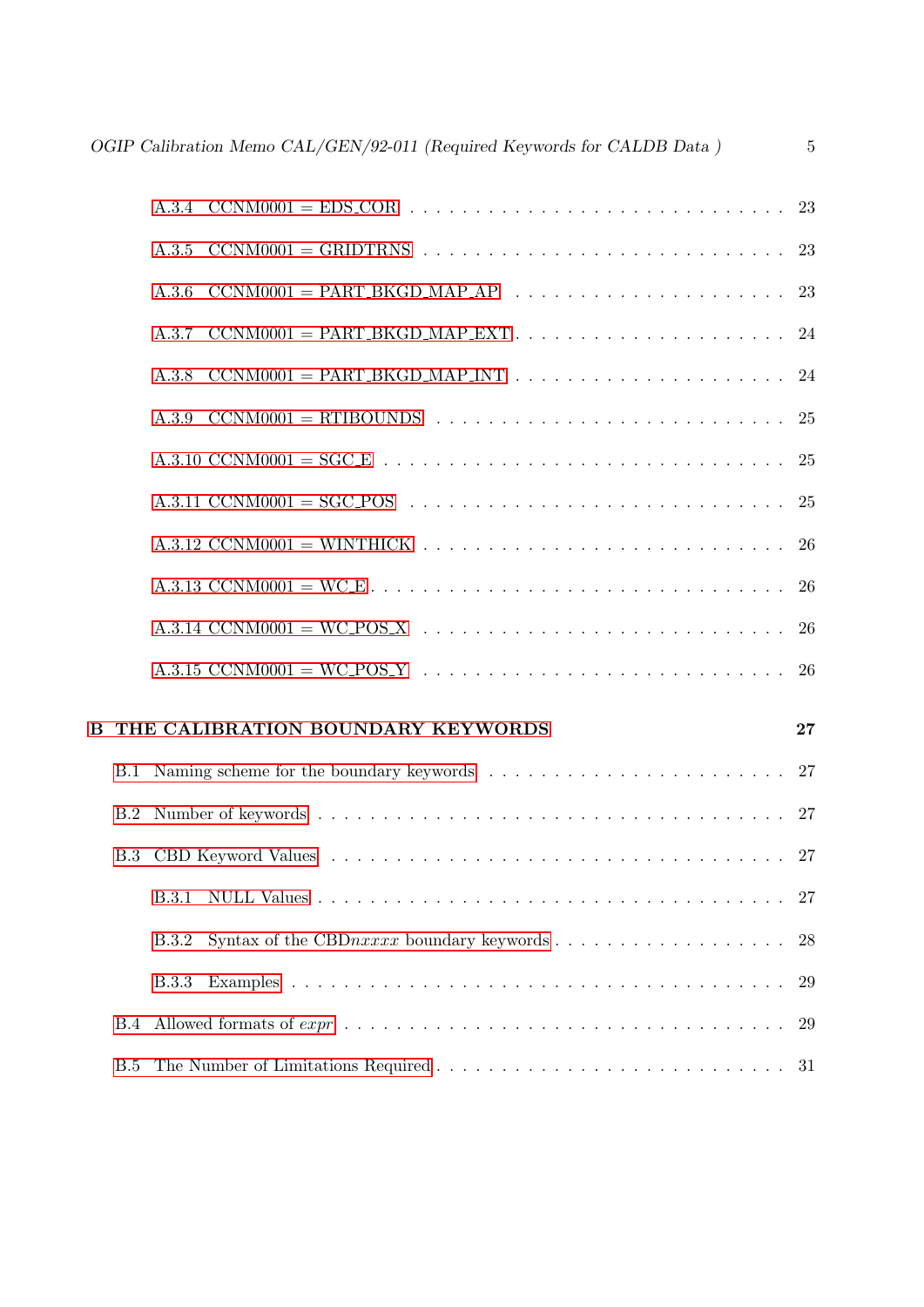# <span id="page-5-0"></span>1 INTRODUCTION

In order to facilitate software and user identification/access of the numerous calibration datasets within the [HEASARC calibration database \(CALDB\),](/docs/heasarc/caldb/caldb_intro.html) the location, contents and quality of all datasets will be contained with Calibration Index Files (CIFs). The CIFs provide a link between processing/analysis software and the calibration datasets. A detailed description of the contents, format and operation of CIFs is given in [CAL/GEN/92-008.](/docs/heasarc/caldb/docs/memos/cal_gen_92_008/cal_gen_92_008.html) A number of required keywords need to be present within the FITS file extension header of every calibration dataset contained within the [HEASARC CALDB.](/docs/heasarc/caldb/caldb_intro.html) These keywords and defined keyword values are given in this document.

Furthermore, while limited human & software checks are performed as part of the ingest of calibration datasets into the HEASARC CALDB, it is the responsibility of suppliers of calibration datasets to ensure the appropriate keywords are present and that their values are in the correct format. Authors of calibration datasets are urged to contact the [HEASARC Calibration Team](mailto:caldbhelp@olegacy.gsfc.nasa.gov) if this document is unclear, and/or does not cover their specific needs. In particular, in cases where the list of defined keyword values is insufficient, new values may be defined in consultation with the [HEASARC Calibration Database team.](http://heasarc.gsfc.nasa.gov/docs/heasarc/caldb/caldb_team.html)

Please send e-mail to [caldbhelp@olegacy.gsfc.nasa.gov](mailto:caldbhelp@olegacy.gsfc.nasa.gov) for more information.

# <span id="page-5-1"></span>2 REQUIRED KEYWORDS

The following keywords (also listed in Table [2\)](#page-9-0) are required if a calibration data file is to be indexed in the Calibration Index File (CIF):

- TELESCOP the name of the satellite/mission. Defined values are given in HEASARC/93-013 (George & Angelini 1993, available on-line as [postscript](ftp://legacy.gsfc.nasa.gov/fits_info/fits_formats/docs/general/ogip_93_013/ogip_93_013.ps) and [html](/docs/heasarc/ofwg/docs/general/ogip_93_013/ogip_93_013.html) versions).
	- Value to be inserted into TELESCOPE column of the CIF.
- INSTRUME the name of the instrument. Defined values are given in OGIP/93-013 (George & Angelini 1993). Value to be inserted into INSTRUME column of the CIF.
- DETNAM (if applicable) the name of the detector, required only in cases where the value of the INSTRUME keyword is insufficient. Defined values are given in OGIP/93-013 (George & Angelini 1993). Value to be inserted into DETNAM column of the CIF.
- FILTER (if applicable) the name of the filter in use. This keyword is not required for instruments without a moveable filter or for calibration data files for which filter information is not relevant.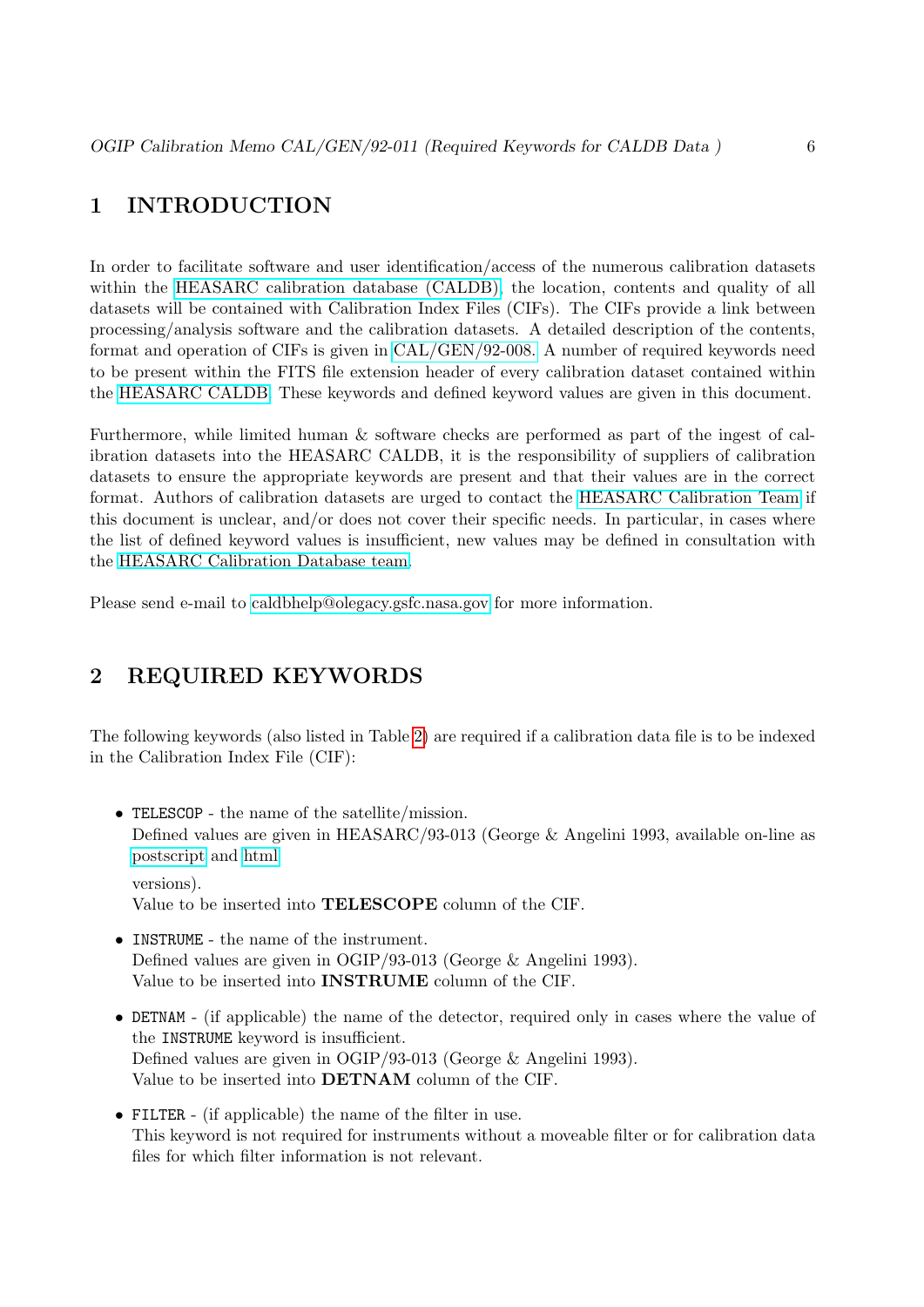Defined values are given in OGIP/93-013 (George & Angelini 1993). Value to be inserted into FILTER column of the CIF.

- CCLS0001 the HEASARC-specified "class" of this calibration file. Defined values:
	- $-$  CCLS0001 = 'PCF'; dataset is a Primary Calibration File
	- $-$  CCLS0001 = 'BCF'; dataset is a Basic Calibration File
	- $\sim$  CCLS0001 = 'CPF'; dataset is a Calibration Product File
	- $\sim$  CCLS0001 = 'USR'; dataset has been constructed by a User, and is not part of the official HEASARC calibration database.

Value to be inserted into CAL CLAS column of the CIF.

• CDTP00001 - code describing whether the 'calibration dataset' consists of real data, or 'virtual' data (ie a taskname and associated parameter inputs – see also  $CAL/GEN/92-013$ , George, Zellar & White 1993).

Allowed values:

- $-$  CDTP0001 = 'DATA'; dataset contains calibration data
- CDTP0001= 'TASK'; dataset contains a task name and associated input parameters values.

Value to be inserted into CAL DTYP column of the CIF.

• CCNM0001- codename of the dataset to be used within CIF to describe the contents (for downstream software).

Allowed values: see Section [A](#page-12-0) at the end of this document Value to be inserted into CAL CNAM column of the CIF.

• CBD $nxxxx$  - string giving parameter limitations on dataset (if any) to be used within CIF to further describe the contents for downstream software (in association with the value of the CCNMxxxx keyword). Allowed values: see Section [B](#page-26-0) at the end of this document

Value to be inserted into CAL CBD column of the CIF.

- CVSD0001 the UTC date (in either dd/mm/yy or yyyy-mm-dd format) when this calibration data should first be used. Value to be inserted into CAL VSD column of the CIF.
- CVST0001- the UTC time (in hh: $mm:ss$  format) on the day CVSDxxxx when this calibration data should first be used. Value to be inserted into CAL VST column of the CIF.
- CDES $xxxxx$  a string giving a brief descriptive summary of this dataset. Value to be inserted into CAL DESC column of the CIF.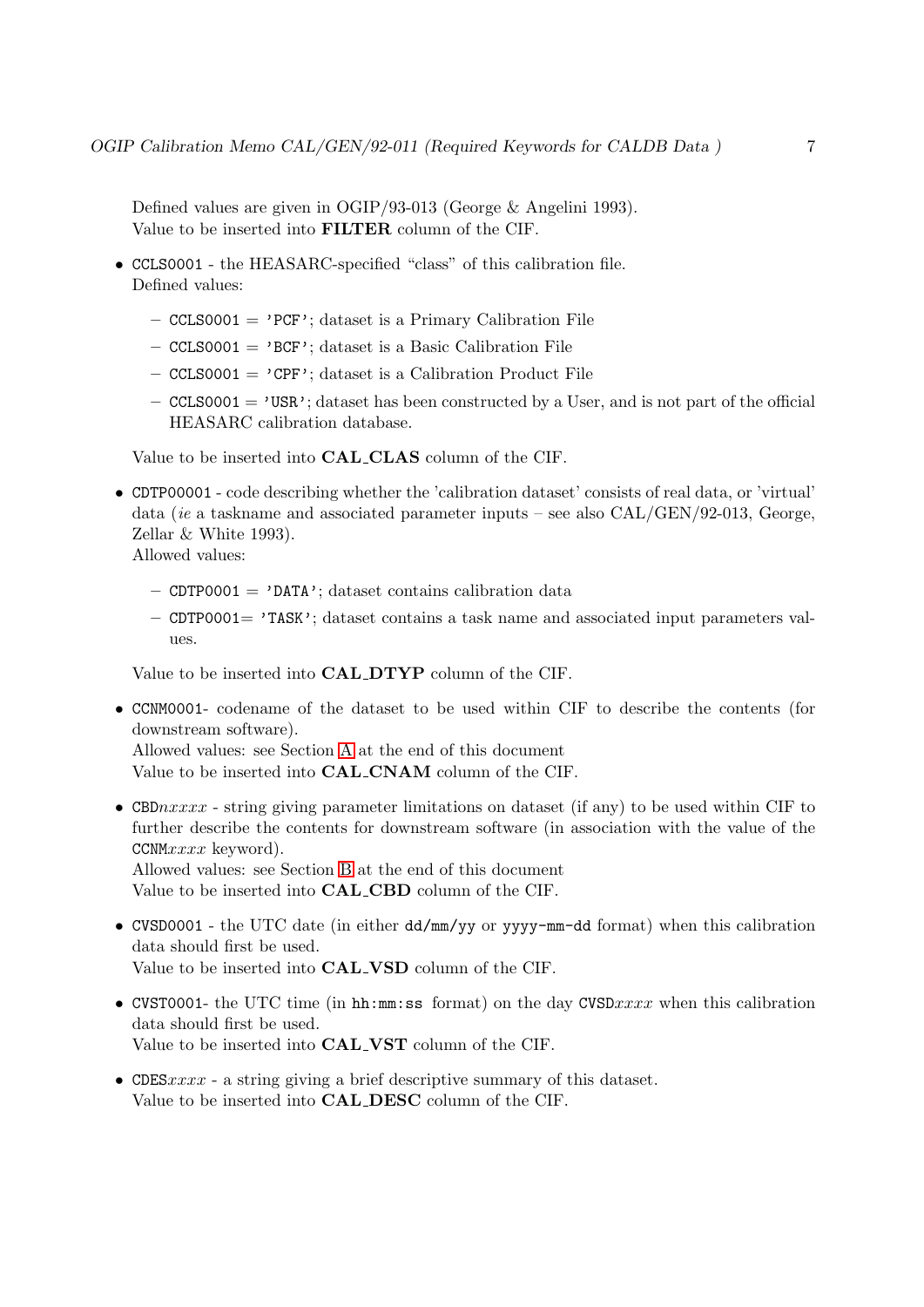| Keyword       | Description                                                    | Required/Optional |
|---------------|----------------------------------------------------------------|-------------------|
|               |                                                                |                   |
|               |                                                                |                   |
| TELESCOP      | Name of satellite or mission                                   | required          |
| INSTRUME      | Name of instrument or Detector                                 | required          |
| DETNAM        | Name of specfic detector if INSTRUME insufficient              | optional          |
| <b>FILTER</b> | Name of Filter in use (if any)                                 | optional          |
| CCLS0001      | HEASARC class of file                                          | required          |
| CDTP0001      | HEASARC data type code                                         | required          |
| CCNM0001      | HEASARC calibration dataset codename (see also Section ??)     | required          |
| CBDnxxxx      | Calibration Dataset parameter limitations (see also Section B) | optional          |
| CVSD0001      | Start date of validity of calibration dataset                  | required          |
| CVST0001      | Start time of validity of calibration dataset                  | required          |
| CDESxxxx      | Description of Calibration Dataset                             | required          |

Table 1: Required Keywords for Calibration Datasets

where  $xxxx$  is a number of the form 0001, 0002, 0003 etc and n a single-digit integer between 1 and 9. The xxxx values are used to identify the respective set of keywords associated with each dataset should 2 or more datasets be included within in single extension. In the vast majority of cases, only one calibration dataset is stored in a given extension (indeed, this is strongly recommended), thus  $xxxx = 0001$  can be used. The use of the *n* digit is described in Section [B.](#page-26-0)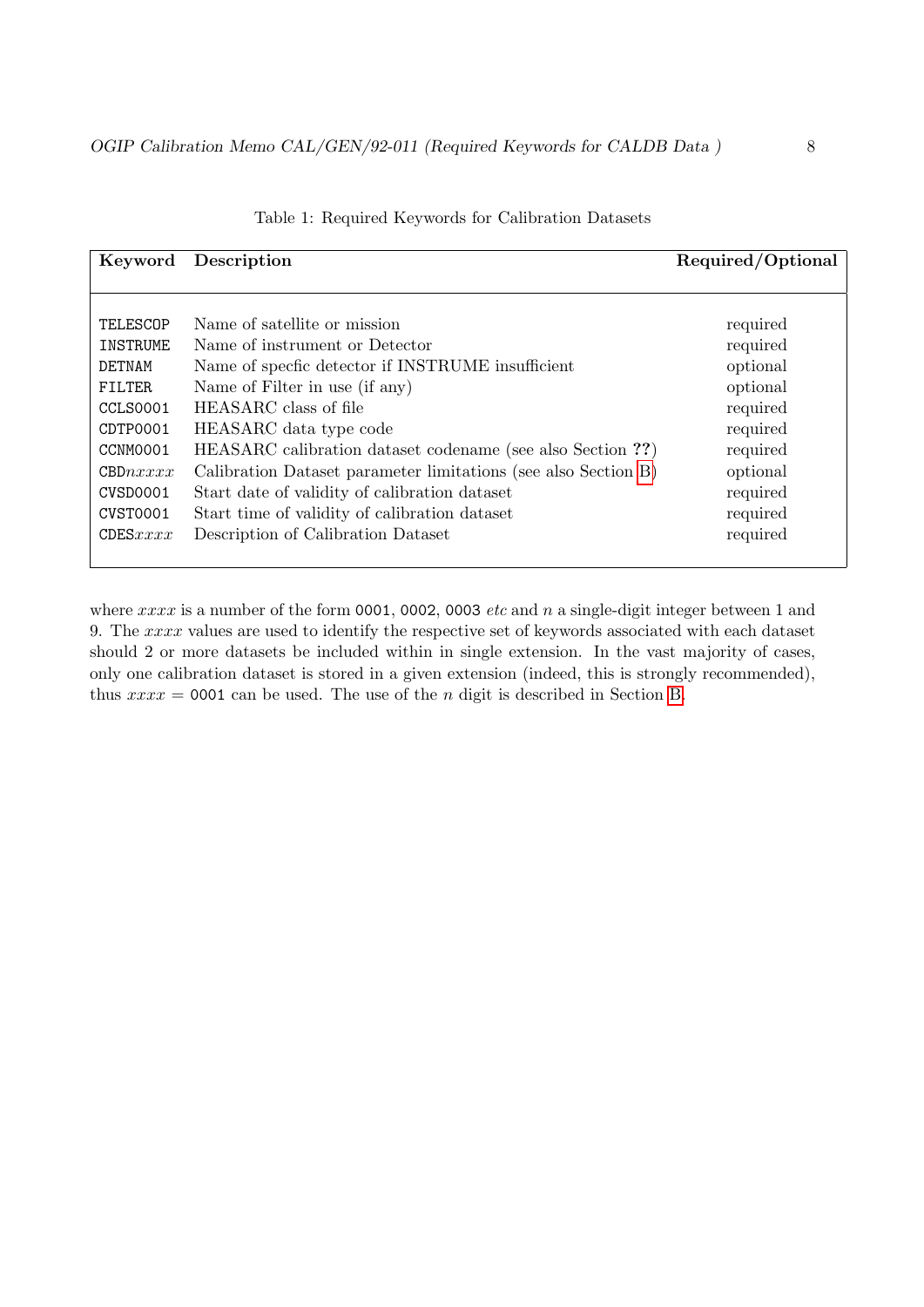# <span id="page-8-0"></span>3 RECOMMENDED KEYWORDS

The following keywords are recommended to be present in each FITS calibration file extension to be indexed in the calibration index file. Their presence in a FITS file extension is not currently required by any CALDB software routines or subroutines.

• CTEL $xxxx$  - the name of the satellite/mission.

This keyword is useful if the calibration dataset in a given extension is applicable to more than one X-ray mission; for example, a table of atomic constants which are used by both ROSAT and ASCA should have

CTEL0001= 'ROSAT ' / used applicable to the ROSAT mission CTEL0002= 'ASCA ' / data applicable to the ASCA mission

Defined values are the same as those used for the TELESCOP keyword and are given in HEASARC/93-013 (George & Angelini 1993).

• CINS $xxxx$  - the name of the instrument.

This keyword is useful if the calibration dataset in a given extension is applicable to more than one X-ray instrument; for example, a table of gains which are used by both SIS0 and SIS1 on ASCA should have

CINS0001= 'SIS0 ' / used applicable to the SIS0 CINS0002= 'SIS1 ' / data applicable to the SIS1

The values of these keywords are the same as those for the INSTRUME keyword as given in OGIP/93-013 (George & Angelini 1993)

• CDT $nxxxx$  - (if necessary) the name of the detector, required only in cases where the value of the INSTRUME keyword is (or the CTEL $xxxx$  keywords, if present, are) insufficient to fully identify the calibration data.  $n$  is an integer from 1-9 which identifies the instrument, while the xxxx are indices which identify the individual detector. For example an effective area curve applicable to CCD chips 0,2 and 4 of the ASCA SIS0 and chip 1,3 of SIS1 would have:

|                    |  |  | ' / data applicable to the SISO                          |  |  |  |  |
|--------------------|--|--|----------------------------------------------------------|--|--|--|--|
| CINS0002= 'SIS1    |  |  | ' / data applicable to the SIS1                          |  |  |  |  |
| $CDT10001 = 'CCDO$ |  |  | ' / data applicable to the CCDO for CINS0001 (i.e. SISO) |  |  |  |  |
| CDT10002= 'CCD2    |  |  | ' / data applicable to the CCD1 for CINS0001 (i.e. SIS0) |  |  |  |  |
| CDT10003= 'CCD4    |  |  | ' / data applicable to the CCD4 for CINS0001 (i.e. SISO) |  |  |  |  |
| $CDT20001 = 'CCD1$ |  |  | ' / data applicable to the CCD1 for CINS0002 (i.e. SIS1) |  |  |  |  |
| CDT20002= 'CCD3    |  |  | ' / data applicable to the CCD3 for CINS0003 (i.e. SIS1) |  |  |  |  |

Note: a given calibration dataset can thus store information for up to 9999 detectors for up to 9 instruments; additional instrument data should be placed in separate file extensions. The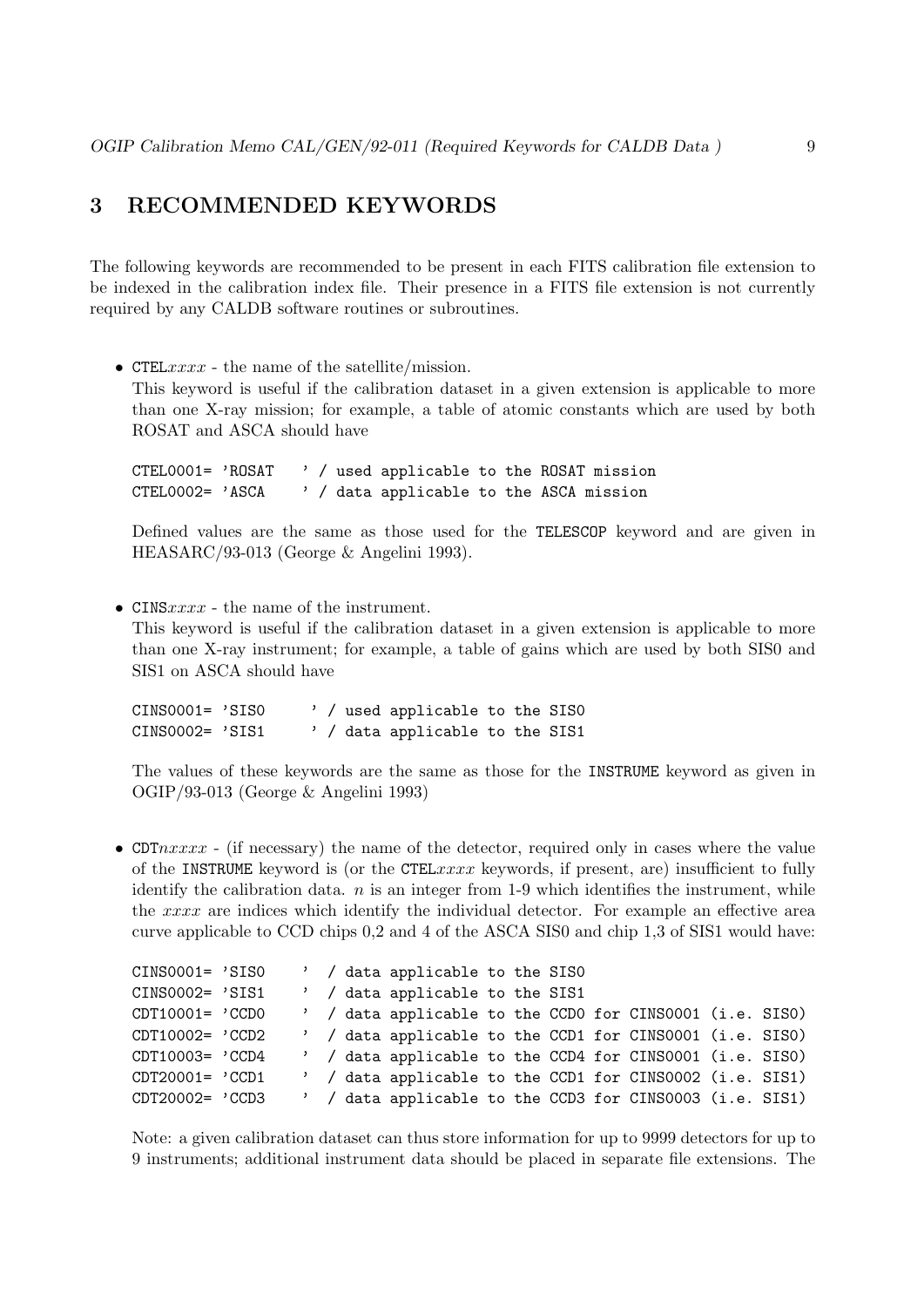|                                 | Keyword Description                                                                                                                                                                   |
|---------------------------------|---------------------------------------------------------------------------------------------------------------------------------------------------------------------------------------|
|                                 |                                                                                                                                                                                       |
| CTELxxx<br>CINSxxx<br>CDT nxxxx | Name of satellite or mission<br>Name of Instrument $(s)$ for given mission<br>Name of detector(s) for given instrument(s) (if necessary)<br>$CFInxxxx$ Name of Filter in use (if any) |

<span id="page-9-0"></span>Table 2: Recommended Keywords for Calibration Datasets

values of the CDT $Nxxxx$  keywords are the same as that of the DETNAM keyword, and are given in OGIP/93-013 (George & Angelini 1993).

• CFI $\eta x x x x$  -the name of the filter in use for detector  $xxxx$  of instrument n. This keyword is not to be used for instruments without a moveable filter or for calibration data files for which filter information is not relevant. Values should be the same as those used for the FILTER keyword, as given in OGIP/93-013 (George & Angelini 1993).

These recommended keywords have been defined to uniquely identify single datasets which may be appropriate to two or more individual instruments/detectors and so minimize the number of files/extensions of calibration data which needs to be written and archived. In practice such combinations can become quite complicated; we recommend that clarity never be sacrificed for efficiency.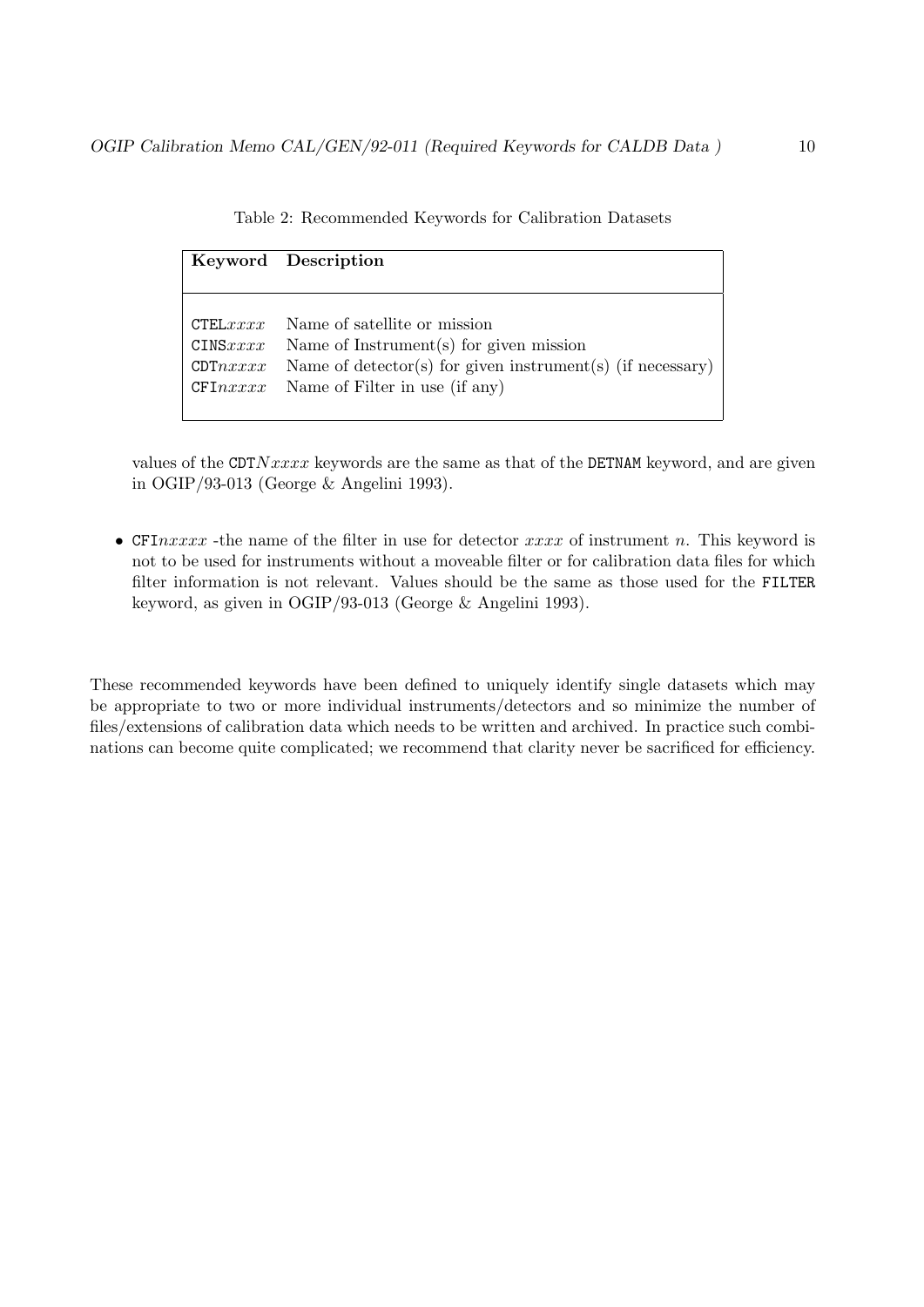# **REFERENCES**

- George, I.M. & Yusaf, R.,1992. HEASARC Calibration Memo CAL/GEN/92-020. [http://heasarc.gsfc.nasa.gov/docs/heasarc/caldb/docs/memos/cal\\_gen\\_92\\_020/cal\\_gen\\_](http://heasarc.gsfc.nasa.gov/docs/heasarc/caldb/docs/memos/cal_gen_92_020/cal_gen_92_020.html) [92\\_020.html](http://heasarc.gsfc.nasa.gov/docs/heasarc/caldb/docs/memos/cal_gen_92_020/cal_gen_92_020.html)
- George, I.M. & Zellar, R., 1992. HEASARC Calibration Memo CAL/GEN/92-019. [http://heasarc.gsfc.nasa.gov/docs/heasarc/caldb/docs/memos/cal\\_gen\\_92\\_019/cal\\_gen\\_](http://heasarc.gsfc.nasa.gov/docs/heasarc/caldb/docs/memos/cal_gen_92_019/cal_gen_92_019.html) [92\\_019.html](http://heasarc.gsfc.nasa.gov/docs/heasarc/caldb/docs/memos/cal_gen_92_019/cal_gen_92_019.html)
- George, I.M. & Zellar, R., 1992. HEASARC Calibration Memo CAL/GEN/92-021. [http://heasarc.gsfc.nasa.gov/docs/heasarc/caldb/docs/memos/cal\\_gen\\_92\\_021/cal\\_gen\\_](http://heasarc.gsfc.nasa.gov/docs/heasarc/caldb/docs/memos/cal_gen_92_021/cal_gen_92_021.html) [92\\_021.html](http://heasarc.gsfc.nasa.gov/docs/heasarc/caldb/docs/memos/cal_gen_92_021/cal_gen_92_021.html)
- George, I.M. & Zellar, R., 1992. HEASARC Calibration Memo CAL/GEN/92-022. [http://heasarc.gsfc.nasa.gov/docs/heasarc/caldb/docs/memos/cal\\_gen\\_92\\_022/cal\\_gen\\_](http://heasarc.gsfc.nasa.gov/docs/heasarc/caldb/docs/memos/cal_gen_92_022/cal_gen_92_022.html) [92\\_022.html](http://heasarc.gsfc.nasa.gov/docs/heasarc/caldb/docs/memos/cal_gen_92_022/cal_gen_92_022.html)

George, I.M. & Zellar, R., 1992. HEASARC Calibration Memo CAL/GEN/92-023.

George, I.M. & Zellar, R., 1992. HEASARC Calibration Memo CAL/GEN/92-024. [http://heasarc.gsfc.nasa.gov/docs/heasarc/caldb/docs/memos/cal\\_gen\\_92\\_024/cal\\_gen\\_](http://heasarc.gsfc.nasa.gov/docs/heasarc/caldb/docs/memos/cal_gen_92_024/cal_gen_92_024.html) [92\\_024.html](http://heasarc.gsfc.nasa.gov/docs/heasarc/caldb/docs/memos/cal_gen_92_024/cal_gen_92_024.html)

George, I.M. & Zellar, R., 1992. HEASARC Calibration Memo CAL/GEN/92-025.

George, I.M. & Zellar, R., 1992. HEASARC Calibration Memo CAL/GEN/92-026.

- George, I.M. & Angelini, L., 1993. HEASARC Memo OGIP/93-013. [http://heasarc.gsfc.nasa.gov/docs/heasarc/ofwg/docs/general/ogip\\_93\\_013/ogip\\_93\\_01](http://heasarc.gsfc.nasa.gov/docs/heasarc/ofwg/docs/general/ogip_93_013/ogip_93_013.html)3. [html](http://heasarc.gsfc.nasa.gov/docs/heasarc/ofwg/docs/general/ogip_93_013/ogip_93_013.html)
- George, I.M. & Arnaud, K.A., 1993. HEASARC Calibration Memo CAL/GEN/92-002a (addendum to CAL/GEN/92-002a). [http://heasarc.gsfc.nasa.gov/docs/heasarc/caldb/docs/memos/cal\\_gen\\_92\\_002a/cal\\_gen](http://heasarc.gsfc.nasa.gov/docs/heasarc/caldb/docs/memos/cal_gen_92_002a/cal_gen_92_002a.html)\_ [92\\_002a.html](http://heasarc.gsfc.nasa.gov/docs/heasarc/caldb/docs/memos/cal_gen_92_002a/cal_gen_92_002a.html)

George, I.M. & Zellar, R., 1993. HEASARC Calibration Memo CAL/GEN/92-003.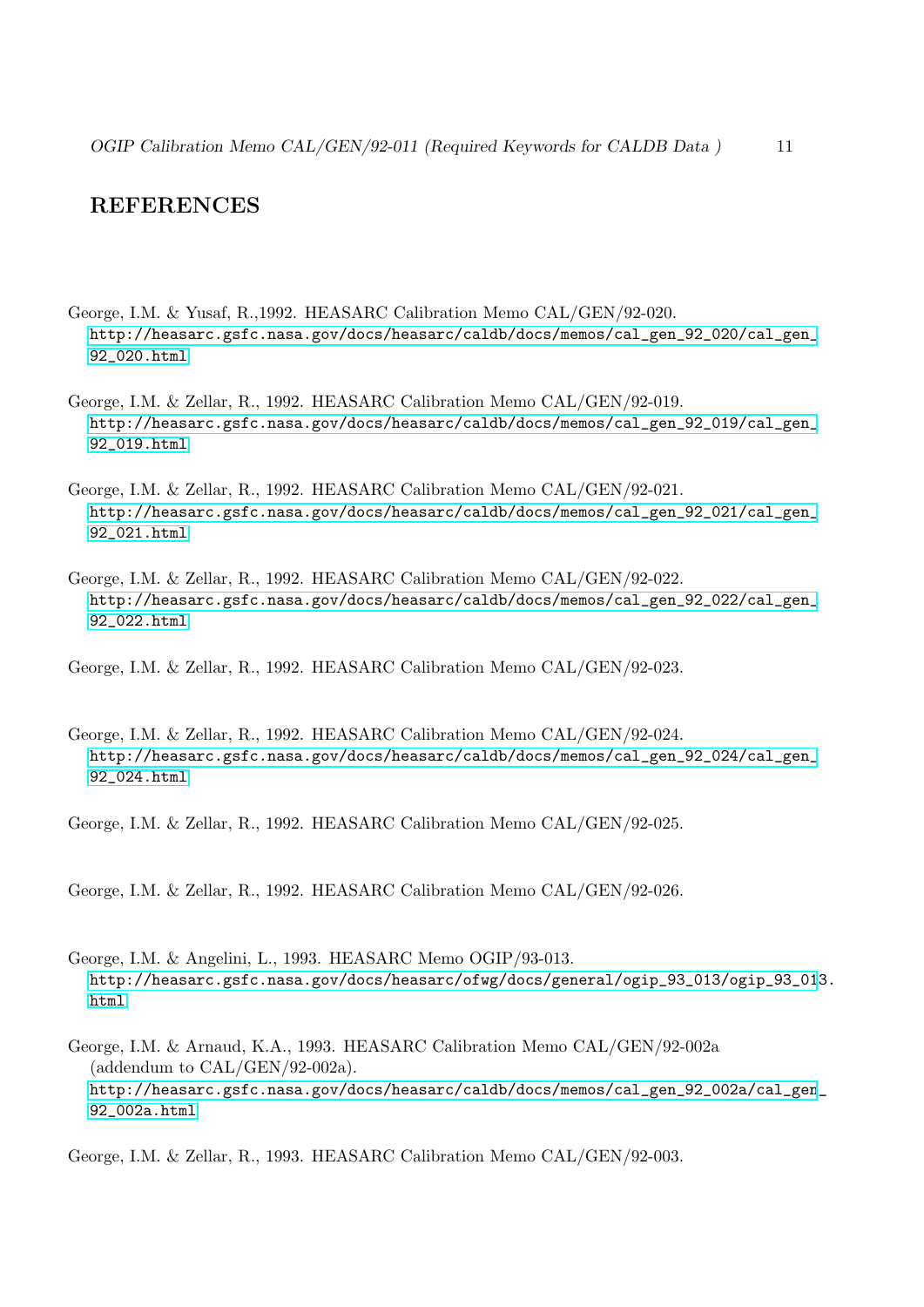[http://heasarc.gsfc.nasa.gov/docs/heasarc/caldb/docs/memos/cal\\_gen\\_92\\_003/cal\\_gen\\_](http://heasarc.gsfc.nasa.gov/docs/heasarc/caldb/docs/memos/cal_gen_92_003/cal_gen_92_003.html) [92\\_003.html](http://heasarc.gsfc.nasa.gov/docs/heasarc/caldb/docs/memos/cal_gen_92_003/cal_gen_92_003.html)

- George, I.M. & Angelini, L., 1994. Legacy, 4, in press (OGIP/93-001). [http://heasarc.gsfc.nasa.gov/docs/heasarc/caldb/docs/memos/cal\\_gen\\_92\\_003/cal\\_gen\\_](http://heasarc.gsfc.nasa.gov/docs/heasarc/caldb/docs/memos/cal_gen_92_003/cal_gen_92_003.html) [92\\_003.html](http://heasarc.gsfc.nasa.gov/docs/heasarc/caldb/docs/memos/cal_gen_92_003/cal_gen_92_003.html)
- George, I.M., Arnaud, K.A., Pence, W. & Ruamsuwan, L., 1992. Legacy, 2, 51. [http://heasarc.gsfc.nasa.gov/docs/journal/calibration](/docs/journal/calibration_rqmts2.html) rqmts2.html
- George, I.M., Pence, W. & Zellar, R. 1993. HEASARC Calibration Memo CAL/GEN/92-008. [http://heasarc.gsfc.nasa.gov/docs/heasarc/caldb/docs/memos/cal\\_gen\\_92\\_008/cal\\_gen\\_](http://heasarc.gsfc.nasa.gov/docs/heasarc/caldb/docs/memos/cal_gen_92_008/cal_gen_92_008.html) [92\\_008.html](http://heasarc.gsfc.nasa.gov/docs/heasarc/caldb/docs/memos/cal_gen_92_008/cal_gen_92_008.html)

George, I.M., Zellar, R. & White, N.E., 1993. (CAL/GEN/92-013).

Zellar, R. & George, I.M., 1993. (CAL/GEN/92-017)

Most of the above references are also available via anonymous ftp from [ftp://legacy.gsfc.nasa.](ftp://legacy.gsfc.nasa.gov/caldb/docs/memos) [gov/caldb/docs/memos](ftp://legacy.gsfc.nasa.gov/caldb/docs/memos)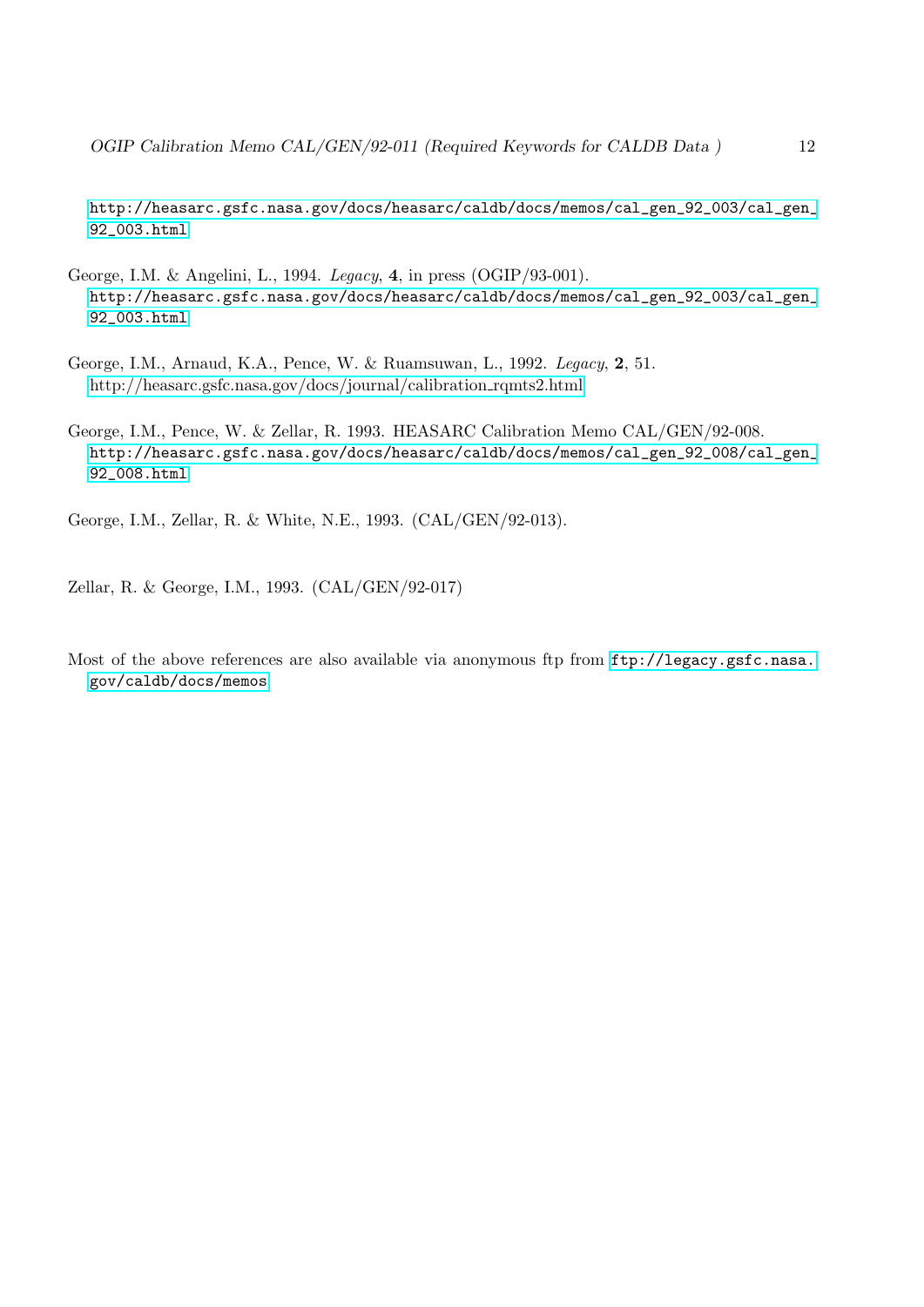# <span id="page-12-0"></span>A DEFINED CCNM0001 VALUES

The value of the CCNM0001 keyword provides the means for downstream software to check that a given calibration dataset is indeed what is required by the user, and as a pointer as to whether or not further calibration inputs are required for a given software task.

In the following section we provide a list of values for the CCNM0001 keywords. This list will be updated as new values are defined.

#### <span id="page-12-1"></span>A.1 Multi-Mission/Multi-Instrument Values of CCNM0001

These keyword values represent general properties which almost all X-ray missions and instruments share. These values appear in at least one file in the HEASARC CALDB.

#### <span id="page-12-2"></span> $A.1.1$  CCNM0001 = 2D\_PSF

Dataset contains a 2-dimensional mini-image of the point spread function, centered on the peak, and normalized to one detected photon.

#### <span id="page-12-3"></span> $A.1.2$  CCNM0001 = COLLRESP

Collimator Response

#### <span id="page-12-4"></span> $A.1.3$  CCNM0001 = DETEFF

Dataset is an  $n$ -dimensional grid giving the efficiency of the detector as a function of energy, position, and any other necessary parameters. The dimensions and contents are obviously highly detector-specific. Detailed file formats are given in CAL/GEN/92-025 (George & Zellar 1992).

#### <span id="page-12-5"></span> $A.1.4$  CCNM0001 = DET EFF

Deprecated; same as DETEFF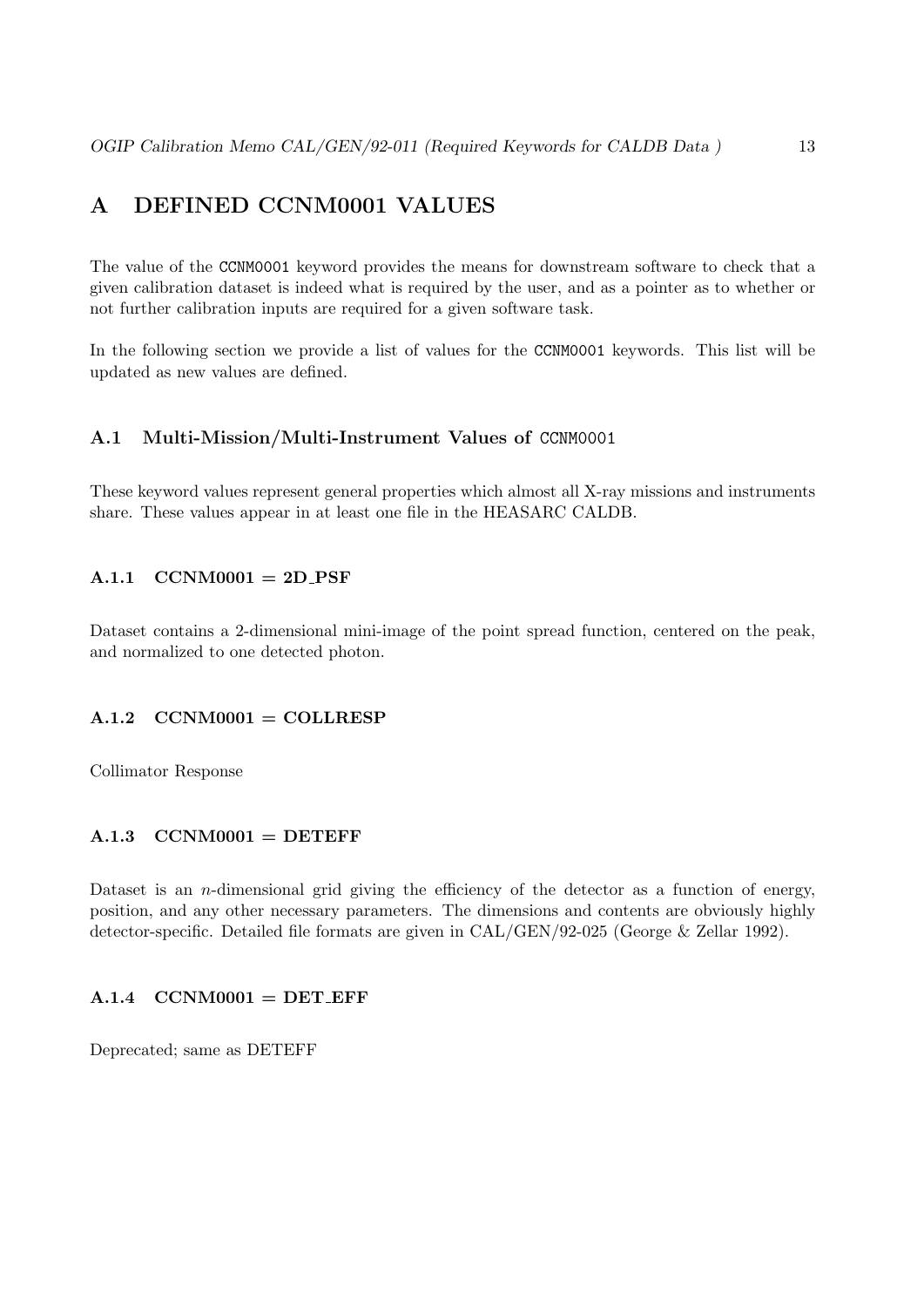| <b>CCNM0001</b> | Description                                        | see            |
|-----------------|----------------------------------------------------|----------------|
| value           |                                                    | <b>Section</b> |
|                 |                                                    |                |
|                 |                                                    |                |
| $2D_P$ SF       | 2-dimensional Point Spread Function (Image)        | A.1.1          |
| <b>COLLRESP</b> | Collimator Response (potentially energy dependent) | A.1.2          |
| <b>DETEFF</b>   | Efficiency of Detector (only)                      | A.1.3          |
| <b>DET_EFF</b>  | Detector Efficiency                                | A.1.4          |
| <b>DETMAP</b>   | Detector Map                                       | A.1.6          |
| <b>EBOUNDS</b>  | Redistribution Matrix Energy Boundaries            | A.1.7          |
| EEF             | Encircled Energy Fraction Point Spread Function    | A.1.5          |
| <b>EFFAREA</b>  | Effective Area of Optics (only)                    | A.1.8          |
|                 | (may include on-axis values only)                  |                |
| ENERGY_GRID     | Standard Energy grid used for calibration datasets | A.1.9          |
| <b>FATOM</b>    | Atomic data used for Filter transmission           | A.1.10         |
| <b>FTRANS</b>   | Filter Transmission                                | A.1.11         |
| <b>HKCONV</b>   | Housekeeping data Conversion parameters            | A.1.12         |
| <b>MATRIX</b>   | Redistribution Matrix                              | A.1.13         |
| <b>RPSF</b>     | Radial Profile Point Spread Function               | A.1.14         |
| <b>SPECRESP</b> | Spectral response                                  | A.1.15         |
| SPECRESP MATRIX | Redistribution $\&$ Spectral response Matrix       | A.1.16         |
| <b>TVIGNET</b>  | Total Vignetting function of optics                | A.1.17         |
|                 | ( <i>ie</i> with obscuration factor included)      |                |
| <b>VIGNET</b>   | Vignetting function (only) of optics               | A.1.18         |
|                 | <i>(ie excluding obscuration factor)</i>           |                |
| <b>WATOM</b>    | Atomic data used for Window transmission           | A.1.10         |
| <b>WTRANS</b>   | Transmission of the detector/instrument window     | A.1.11         |
| <b>XSECT</b>    | Atomic absorption Cross-sections                   | A.1.21         |
|                 |                                                    |                |

Table 3: Multi-mission Values of CCNM0001 Currently in Use at the HEASARC CALDB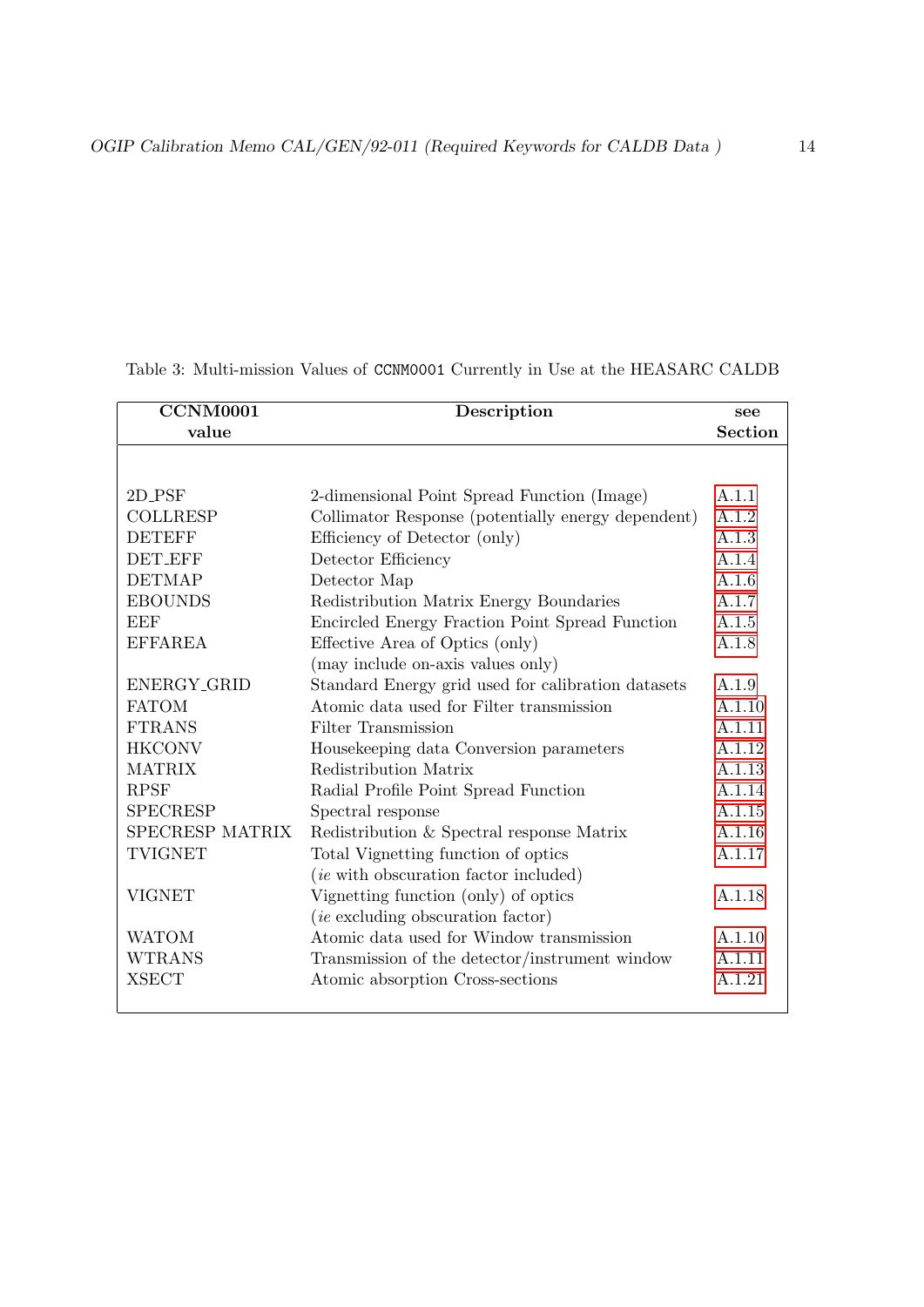# <span id="page-14-0"></span> $A.1.5$  CCNM0001 = EEF

Dataset contains a (1-dimensional) encircled energy fraction profile of the the point spread function, constructed using concentric annuli centered on the peak.

#### <span id="page-14-1"></span> $A.1.6$  CCNM0001 = DETMAP

Detector Map

#### <span id="page-14-2"></span> $A.1.7$  CCNM0001 = EBOUNDS

Dataset is a 1-dimensional list (as a function of energy) listing the (nominal) energy boundaries for each raw detector PHA channel. Constructed from the associated Detector Redistribution Matrix, with the energies corresponding to the maxima in the matrix for the lower and upper channel boundaries (and thus defining the nominal gain (energy→channel) relationship).

Use: Spectral analysis of PHA data (in conjunction with an RMF containing CCNM0001 =  $'$ MATRIX' dataset and an ARF containing a  $CCMM0001 = 'SPECTESP'$  dataset; or equivalently with an RMF containing a CCNM0001 = 'SPECRESP MATRIX' dataset).

Usual Origin: EBOUNDS extension within an RMF.

See CAL/GEN/92-002 (George et al. 1992) and its addendum, CAL/GEN/92-002a (George & Arnaud 1993).

#### <span id="page-14-3"></span> $A.1.8$  CCNM0001 = EFFAREA

Dataset is a 3-dimensional grid giving the effective area of the instrument optics (only) as a function of energy, and off-axis position. For off-axis angles, any reduction in geometric area due to obscuration by the telescope structure and the effects of vignetting are assumed to be included. However, should there be  $CBDnxxxx$  keywords with values:

'THETA(0.0)arcmin', and

```
'PHI(0.0)arcmin',
```
the 3-d dimensional dataset will be assumed to have been collapsed to a 1-d list of **on-axis** effective area as a function energy. In such cases a  $CCNM0001 = 'TVIGNET'$  calibration dataset (or  $CCNM0001$  $=$  'VIGNET' and CCNM0001  $=$  'OBSCFACT' datasets) will be assumed to be required to calculate an off-axis effective area. Detailed file formats are given in CAL/GEN/92-019 (George & Zellar 1992).

#### <span id="page-14-4"></span> $A.1.9$  CCNM0001 = ENERGY GRID

Contains the lower and upper boundaries to the standard incident energy grid used for many PSPC calibration files.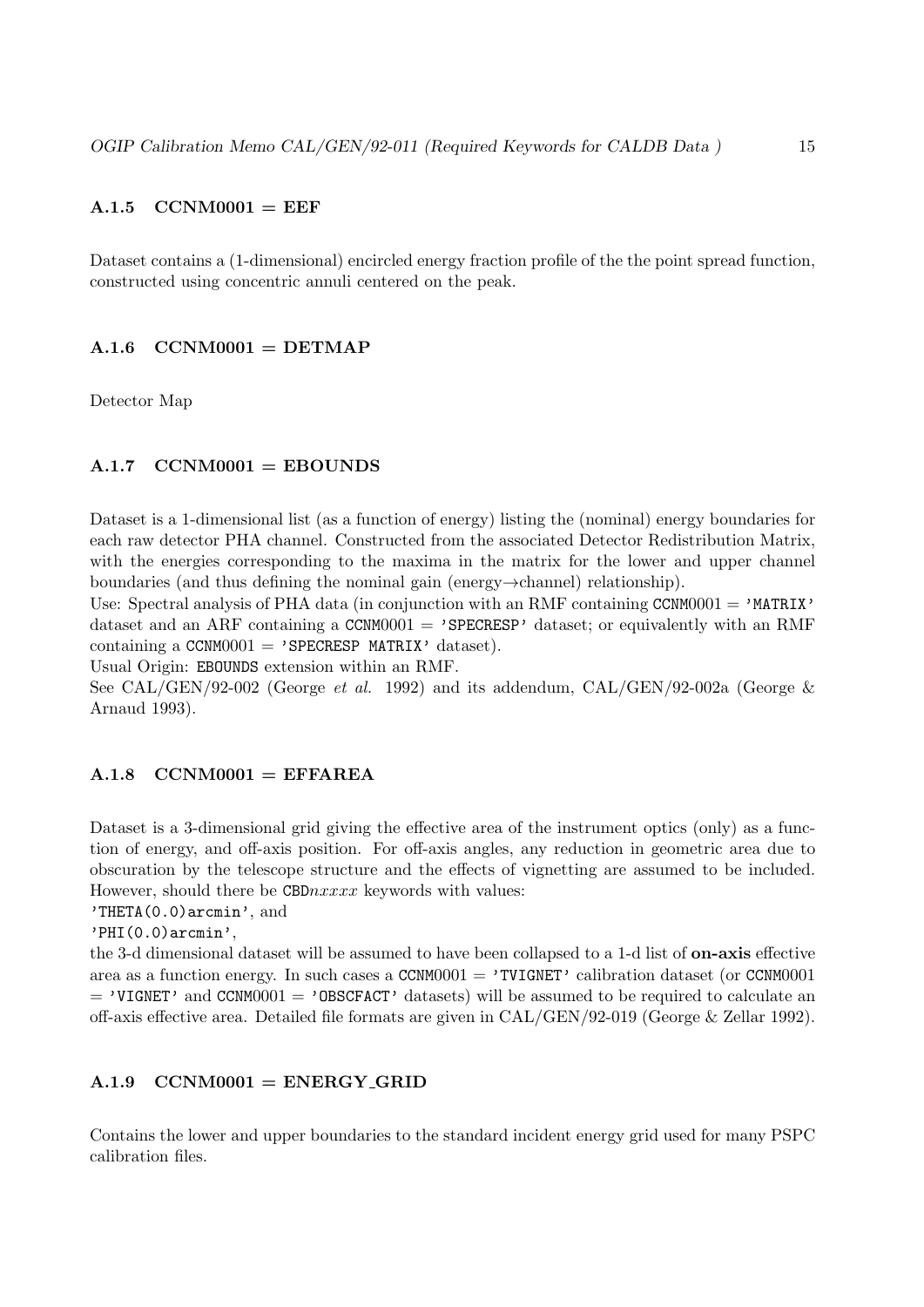# <span id="page-15-0"></span>A.1.10 CCNM0001 = FATOM or WATOM

Data table consists of one or both of 2 (optional) calibration datasets:

- 1. the mass absorption coefficient of each chemical component within the filter/window as a function of energy
- 2. the effective thickness of each chemical component within the filter/window as a function of position.

Detailed file formats are given in CAL/GEN/92-023 (George & Zellar 1992).

#### <span id="page-15-1"></span> $A.1.11$  CCNM0001 = FTRANS or WTRANS

Dataset is a 3-dimensional grid giving the transmission of a filter/window as a function of energy and position. Detailed file formats are given in CAL/GEN/92-024 (George & Zellar 1992).

#### <span id="page-15-2"></span> $A.1.12$  CCNM0001 = HKCONV

Dataset is in a highly instrument-specific format, and contains information necessary to convert satellite housekeeping information to physical units.

#### <span id="page-15-3"></span> $A.1.13$  CCNM0001 = MATRIX

Dataset is a 2-dimensional matrix (energy vs PHA channel) describing the redistribution of photons within a detector, constructed by folding together (only) the components due to the:

- Detector Gain (ie given the basic energy $\rightarrow$ channel relationship.
- Detector Energy Resolution (including escape peaks, partial charge tails  $etc$ )

Use: Spectral analysis of PHA data (in conjunction with an ARF containing CCNM0001 =  $'$ SPECRESP' dataset).

Usual Origin: MATRIX extension within an RMF.

See CAL/GEN/92-002 (George et al. 1992) and its addendum, CAL/GEN/92-002a (George & Arnaud 1993).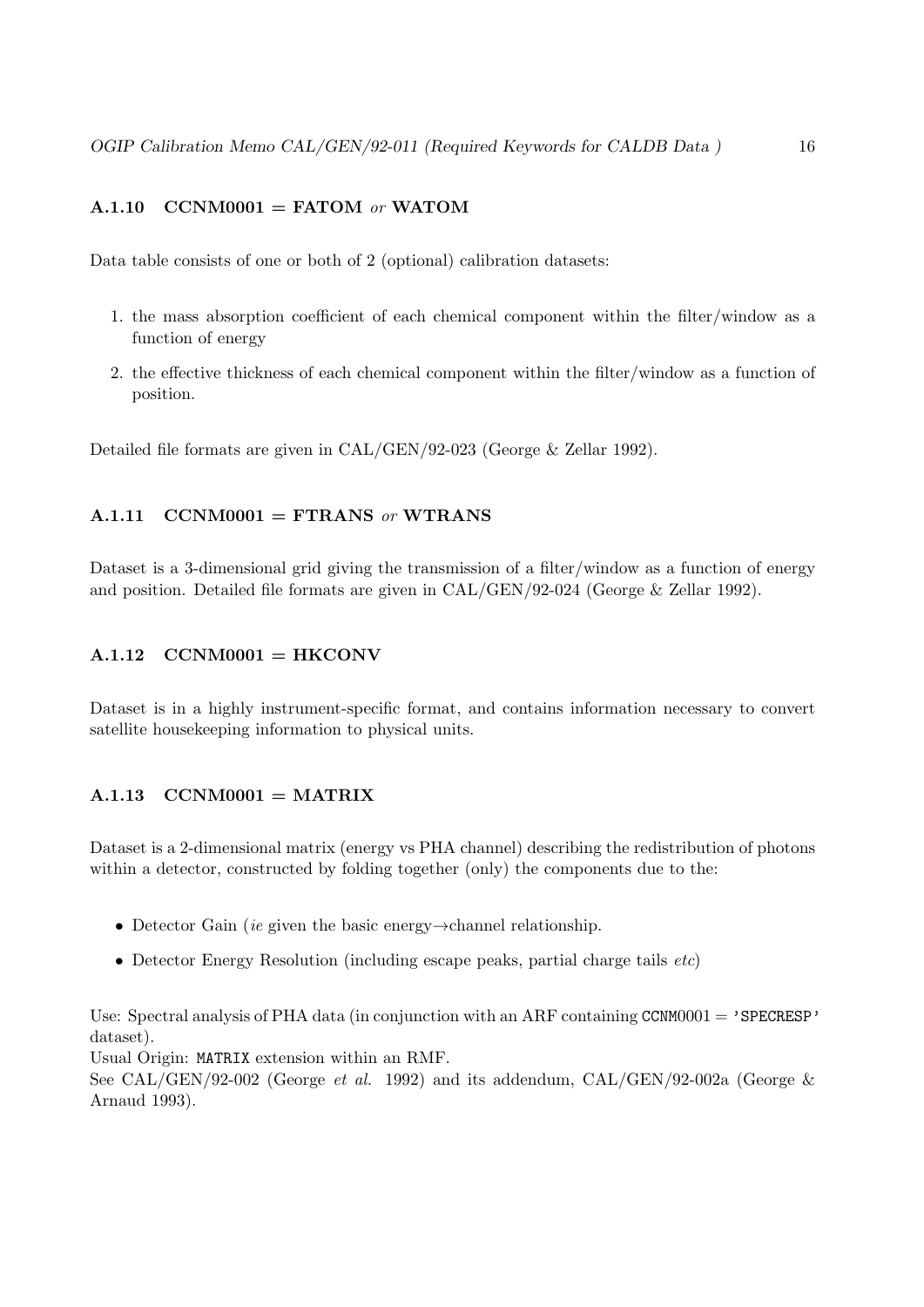# <span id="page-16-0"></span> $A.1.14$  CCNM0001 = RPSF

Dataset contains a (1-dimensional) radial profile of the the point spread function, constructed using concentric annuli centered on the peak. The dataset should be normalized to one detected photon and expressed in units of photons per (physical) unit area.

# <span id="page-16-1"></span> $A.1.15$  CCNM0001 = SPECRESP

Dataset is a 1-dimensional list (as a function of energy) containing the spectral response of an instrument (ie telescope  $+$  filter  $+$  detector) constructed by folding together the components due to:

- Effective Area of the Telescope/Collimator (including vignetting)
- Filter Transmission (if any)
- Detector Window Transmission
- Detector Efficiency
- any additional energy dependent effects (eq corrections due to the  $psf$ )

Use: Spectral analysis of PHA data (in conjunction with an RMF containing  $CCMM0001 = 'MATRIX'$ dataset).

Usual Origin: 'SPECRESP' extension within an ARF. See CAL/GEN/92-002 (George et al. 1992) and its addendum, CAL/GEN/92-002a (George & Arnaud 1993).

# <span id="page-16-2"></span> $A.1.16$  CCNM0001 = SPECRESP MATRIX

Dataset is a 2-dimensional matrix (energy vs PHA channel) describing the redistribution of photons within a detector and the energy response of the instrument (ie telescope  $+$  filter  $+$  detector). Constructed by folding together the components due to the:

- Detector Gain (ie given the basic energy→channel relationship.
- Detector Energy Resolution (including escape peaks, partial charge tails *etc*)
- Effective Area of the Telescope/Collimator (including vignetting)
- Filter Transmission (if any)
- Detector Window Transmission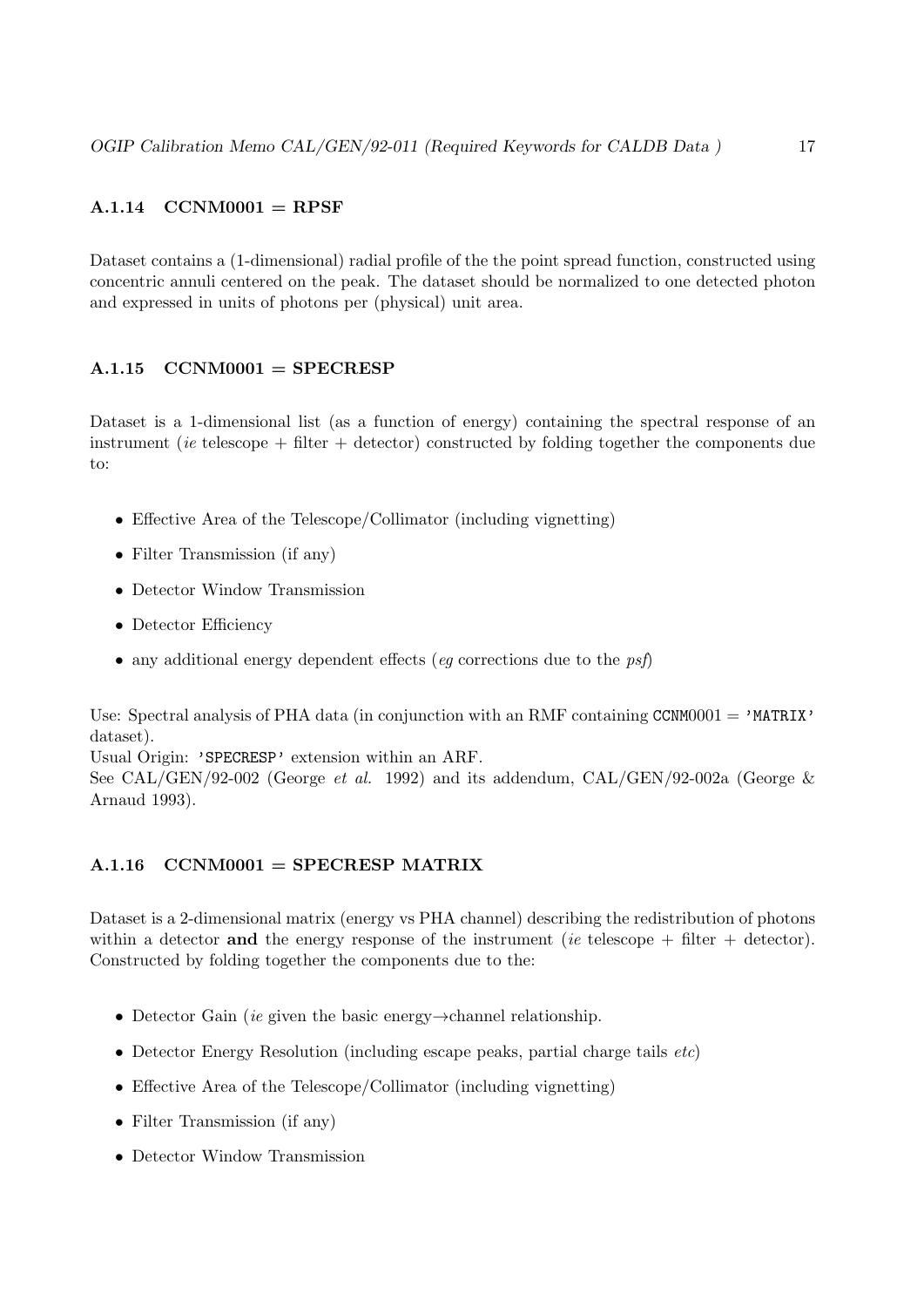- Detector Efficiency
- any additional energy dependent effects (eq corrections due to the  $psf$ )

(thus a combination of the information alternatively contained within CCNM0001 =  $'MATRIX'$  and  $CCNM0001 = 'SPECTRESP' datasets).$ Use: Spectral analysis of PHA data.

Usual Origin: MATRIX extension within an RMF.

Generally not recommended.

See CAL/GEN/92-002 (George et al. 1992) and its addendum, CAL/GEN/92-002a (George & Arnaud 1993).

#### <span id="page-17-0"></span> $A.1.17$  CCNM0001 = TVIGNET

Dataset is a 3-dimensional grid giving the total vignetting function (including the effects of obscuration) of the instrument optics (only) as a function of energy, and off-axis position. For use calculating the off-axis effective area, this dataset must be used in conjunction with on-axis data from a CCNM0001 = 'EFFAREA' calibration dataset. Detailed file formats are given in  $CAL/GEN/92-021$ (George & Zellar 1992).

#### <span id="page-17-1"></span> $A.1.18$  CCNM0001 = VIGNET

Dataset is a 3-dimensional grid giving the vignetting function of the instrument optics (only, excluding the effects of obscuration) as a function of energy, and off-axis position. For use calculating the off-axis effective area, this dataset must be used in conjunction with on-axis data from a  $CCNM0001 =$ **'EFFAREA'** calibration dataset and with the relevant off-axis data from a CCNM0001 = 'OBSCFACT' calibration dataset. Detailed file formats are given in CAL/GEN/92-021 (George & Zellar 1992).

#### <span id="page-17-2"></span> $A.1.19$  CCNM0001 = WATOM

Same as FATOM

#### <span id="page-17-3"></span> $A.1.20 \quad CCNM0001 = WTRANS$

Same as FTRANS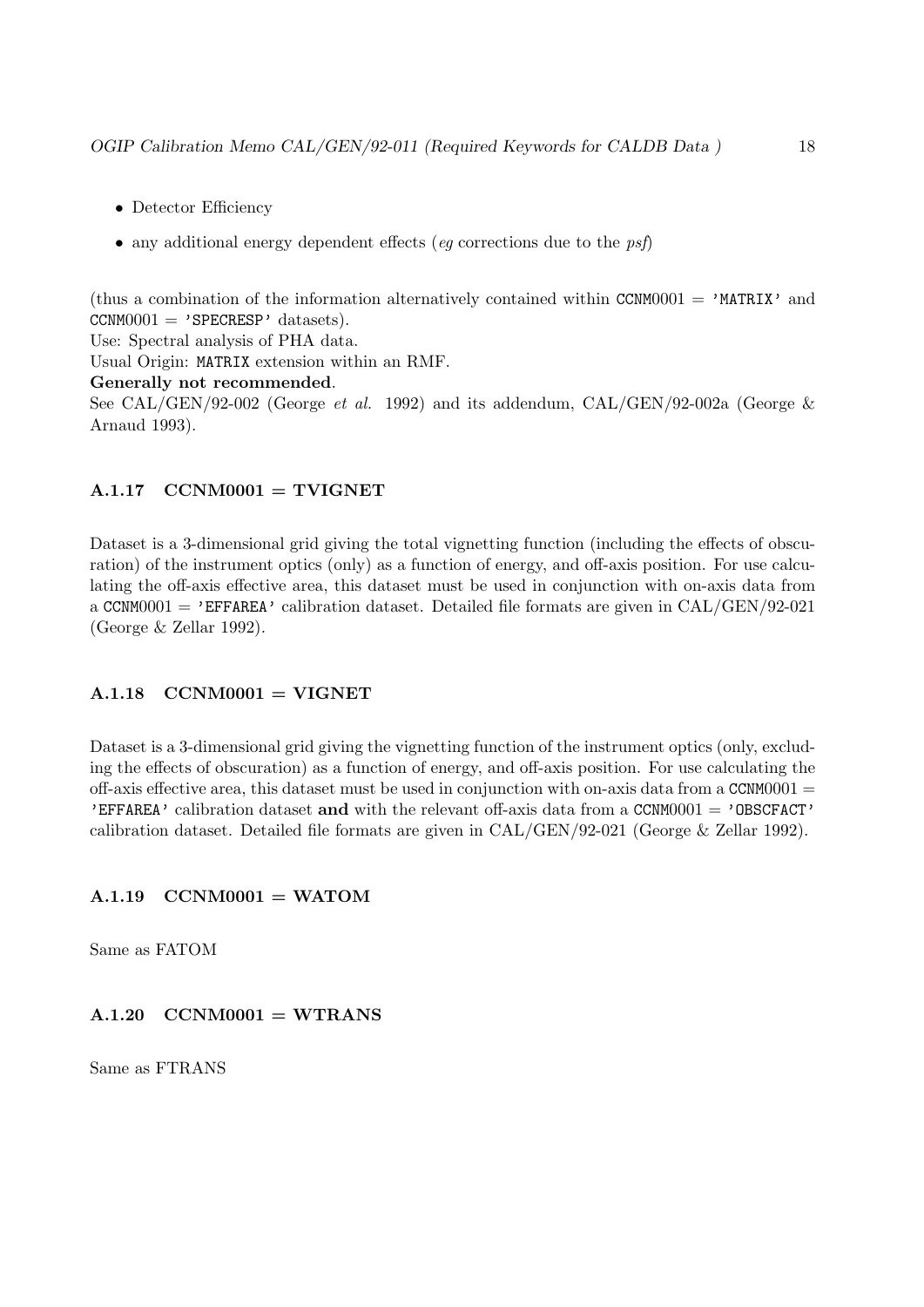<span id="page-18-2"></span>

| CCNM0001                      | Coordinate<br>Transformation                      |                                                                  |  |  |
|-------------------------------|---------------------------------------------------|------------------------------------------------------------------|--|--|
| value                         | from                                              | tо                                                               |  |  |
| RAW2PHY<br>RAW2LIN<br>PHY2ECL | Raw Detector<br>Raw Detector<br>Physical Detector | Physical Detector<br>Linearized Detector<br>(Celestial) Ecliptic |  |  |

Table 4: Example CCNM0001 values containing coordinate transformations

#### <span id="page-18-0"></span> $A.1.21$  CCNM0001 = XSECT

Dataset is a 2-dimensional grid listing the absorption cross-sections (or mass absorption coefficients) as a function of energy and element/compound which have been used during the construction of other calibration datasets.

#### <span id="page-18-1"></span>A.1.22 CCNM0001 Values for Coordinate Transformations

The CCNM0001 keyword is a string which explicitly describes the coordinate transform stored. Currently defined transformations are given in Table [4](#page-18-2) (see also CAL/GEN/92-003, George & Zellar 1993, available on-line as [postscript](ftp://legacy.gsfc.nasa.gov/caldb/docs/memos/cal_gen_92_003/cal_gen_92_003.ps) and [html](/docs/heasarc/caldb/docs/memos/cal_gen_92_003/cal_gen_92_003.html) versions). It is strongly recommended that the transform is further described within the file via copious COMMENT lines. Detailed file formats of calibration files storing the necessary transformation information are described in HEASARC/92- 016 (George & Yusaf 1992). The number and details of the coordinate transforms required is, of course, highly instrument-specific. It is recommended that usage of these keywords be confined to basic calibration file (CCLS0001='BCF ') data only.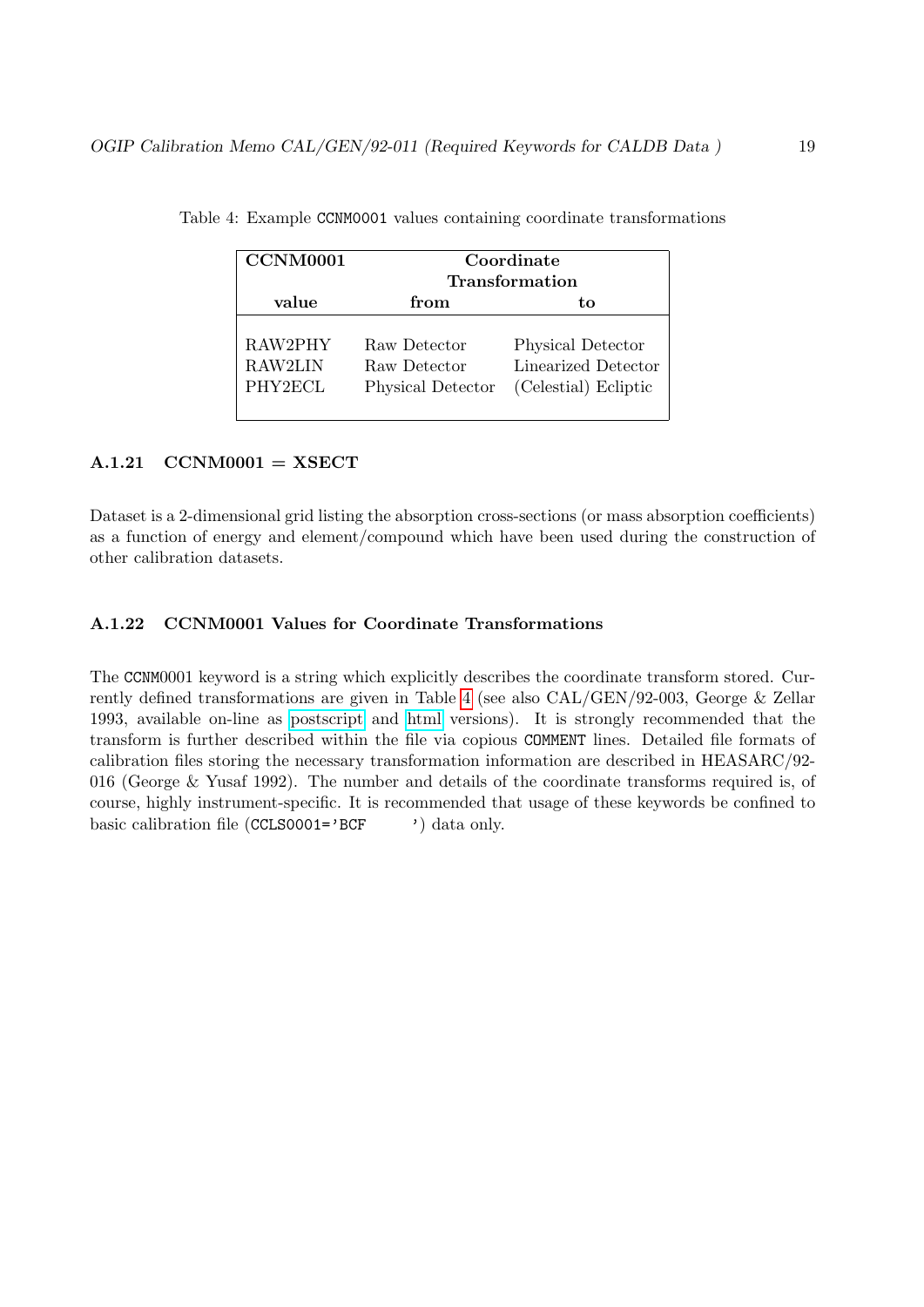#### <span id="page-19-0"></span>A.2 Proposed CCNM0001 values

The following values of CCNM00010001 have been proposed for use in calibration datasets in the HEASARC CALDB, but are not yet used by any archived dataset.

#### <span id="page-19-1"></span> $A.2.1$  CCNM0001 = BADPIX

Dataset contains the location of all 'bad' pixels (*ie* those pixels from which the scientific data should be disregarding during scientific analysis), along with the date they went bad, and a flag to indicate the reason. Detailed file formats are given in CAL/GEN/92-026 (George & Zellar 1992).

#### <span id="page-19-2"></span> $A.2.2$  CCNM0001 = BKGRND\_EVTS

Dataset consists of a "standard event list" for that mission/instrument, but contains only background photons. Such a dataset can be analyzed in the same way as a "source event list" so as to obtain the corresponding background lightcurve/spectrum/image etc

#### <span id="page-19-3"></span> $A.2.3$  CCNM0001 = BKGRND EVTS DARKEARTH

Dataset consists of a "standard event list" for that mission/instrument, but contains only background photons WITHOUT inclusion of cosmic ("sky") background events (as, for example, a dataset compiled by staring at the dark earth). Such a dataset can be analyzed in the same way as a "source event list" so as to obtain the corresponding background lightcurve/spectrum/image etc,

#### <span id="page-19-4"></span> $A.2.4$  CCNM0001 = BKGRND EVTS BRIGHTEARTH

Dataset consists of a "standard event list" for that mission/instrument, but contains only background photons compiled by staring at the bright earth. Such a dataset can be analyzed in the same way as a "source event list" so as to obtain the corresponding background lightcurve/spectrum/image etc,

#### <span id="page-19-5"></span> $A.2.5$  CCNM0001 = DETMSK

Dataset is 2-dimensional listing the unobscured regions of an imaging detector.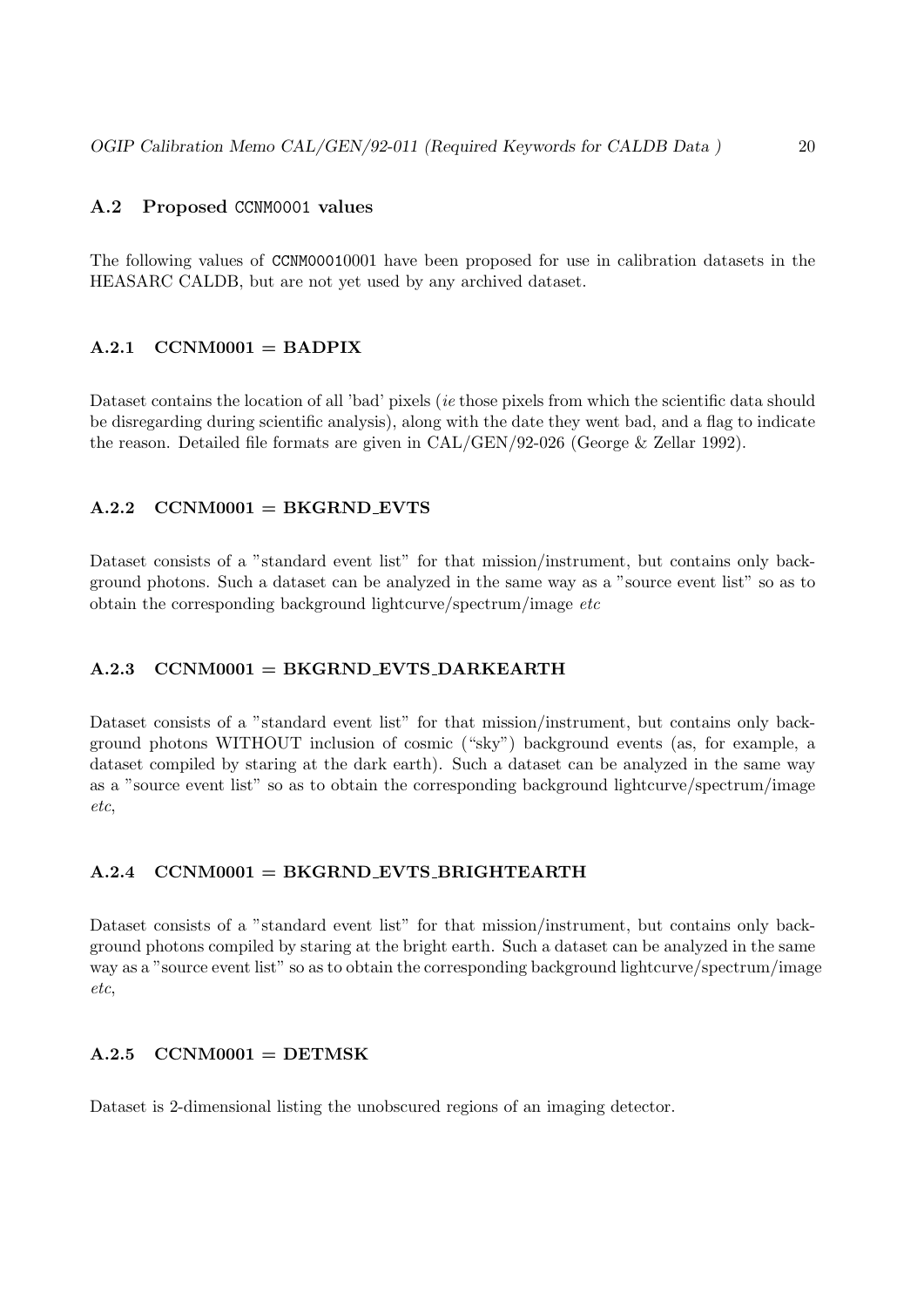| CCNM0001                      | Description                                      | see            |
|-------------------------------|--------------------------------------------------|----------------|
| value                         |                                                  | <b>Section</b> |
|                               |                                                  |                |
| Proposed Multi-mission Values |                                                  |                |
| <b>BADPIX</b>                 | Bad Pixel map                                    | A.2.1          |
| <b>BKGRND EVTS</b>            | Background events dataset                        | A.2.2          |
| <b>DETMSK</b>                 | Detector Mask                                    | A.2.5          |
| <b>DET_ENRES</b>              | Detector Energy resolution                       | A.2.6          |
| DET_GAIN                      | Detector Gain                                    | A.2.7          |
| DET_POSCORR                   | Detector Position corrections                    | A.2.8          |
| <b>DET_POSRES</b>             | Detector Position resolution                     | A.2.9          |
| OBSCFACT                      | Obscuration Factor of the optics                 | A.2.10         |
|                               | <i>(ie the geometric vignetting factor only)</i> |                |
| TEMP                          | (Detector) Temperature History                   | A 2.11         |

Table 5: Proposed List of MULTI-MISSION Values for CCNM0001

#### <span id="page-20-0"></span> $A.2.6$  CCNM0001 = DET ENRES

Dataset contains the energy resolution of the detector as a function of energy. The format and details of precisely what values are stored are considered detector-specific

#### <span id="page-20-1"></span> $A.2.7$  CCNM0001 = DET\_GAIN

Dataset contains the gain of the detector. The format and details of precisely what values are stored are considered detector-specific

#### <span id="page-20-2"></span> $A.2.8$  CCNM0001 = DET\_POSCORR

Dataset contains correction factors and/or offsets such as to correct the detected positions of events to a 'standard' grid in the detector coordinate system. The format and details of precisely what values are stored are considered detector-specific

#### <span id="page-20-3"></span> $A.2.9$  CCNM0001 = DET\_POSRES

Dataset contains the position resolution of the detector. The format and details of precisely what values are stored are considered detector-specific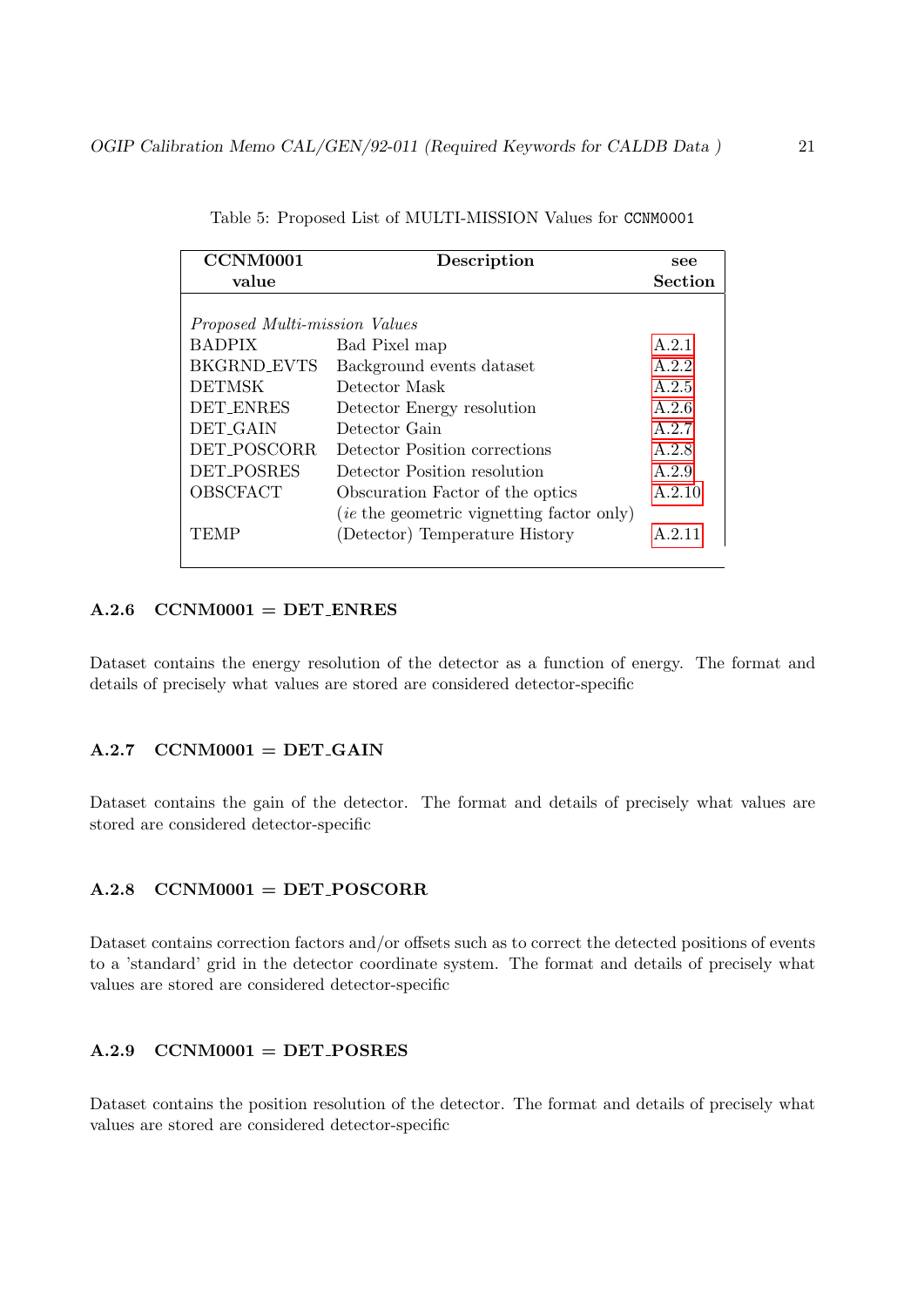#### <span id="page-21-0"></span> $A.2.10 \quad \text{CCNM0001} = \text{OBSCFACT}$

Dataset is a 2-dimensional grid giving the geometrical obscuration factor (also sometime referred to as the geometric vignetting function or collimator response) of the optics/collimator as a function of off-axis position. For use calculating the total vignetting function, this dataset must be used in conjunction with a CCNM0001 = 'VIGNET' calibration dataset. This dataset is assumed to have already have been included in CCNM0001 = 'TVIGNET' and CCNM0001 = EFFAREA datasets (unless the latter is applicable on-axis only – see Section [A.1.8\)](#page-14-3). Detailed file formats are given in CAL/GEN/92-019 (George & Zellar 1992).

#### <span id="page-21-1"></span> $A.2.11$  CCNM0001 = TEMP

Dataset is a simple list of (detector) temperature vs time.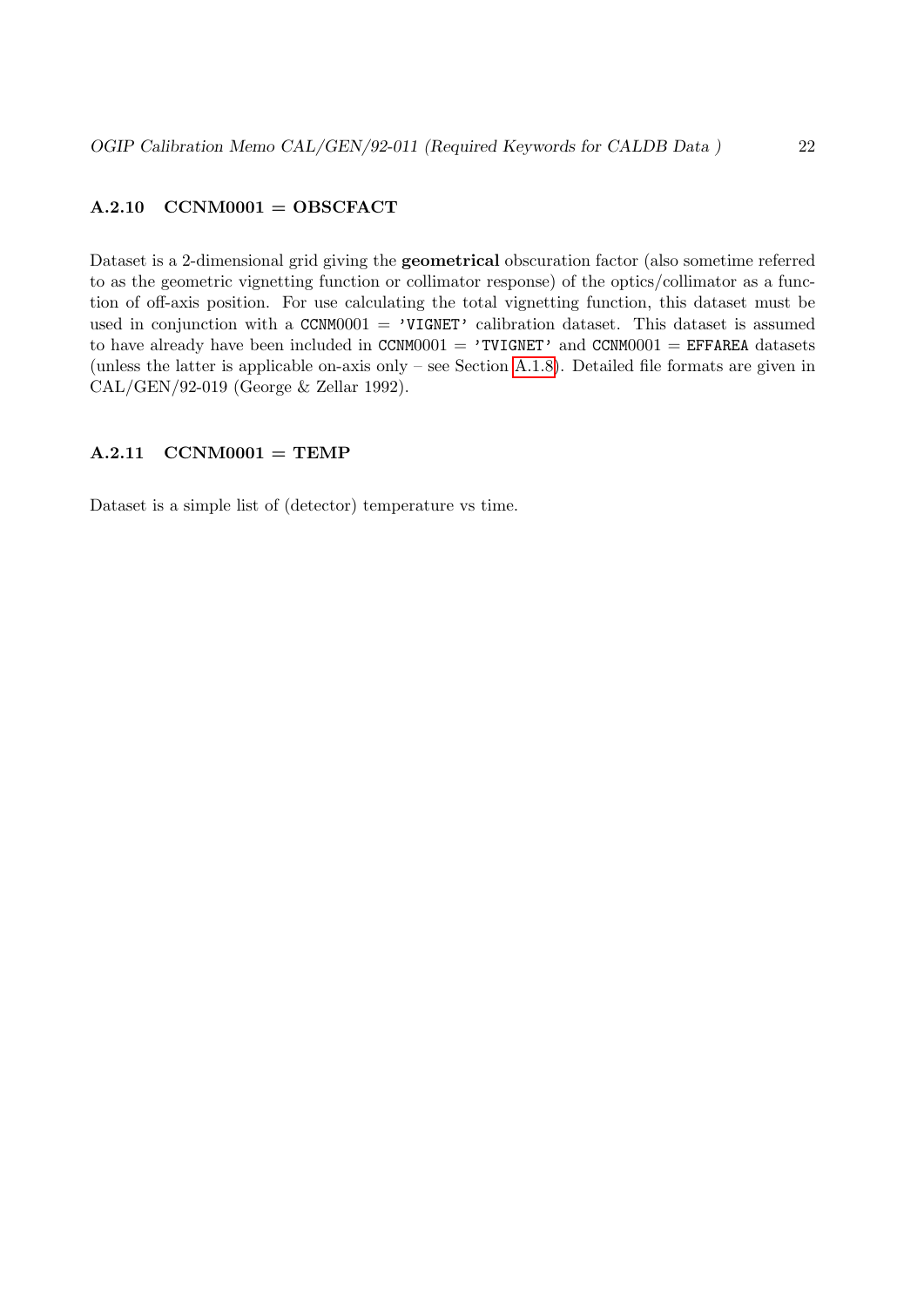# <span id="page-22-0"></span>A.3 Mission/Instrument Specific Values of CCNM0001

The following values of CCNM0001 represent calibration data which are instrument or mission specific, and have been defined at the request of the individual project.

#### <span id="page-22-1"></span> $A.3.1$  CCNM0001 = ASCALIN

This is a non-standard codename, only used for the ASCA/SIS. It is used in the ASCA Telescope Definition File. Created 1993 Jun 07 (Eric Gotthelf, ASCA GOF, NASA/GSFC). This SIS telescope definition file defines the detector address space along with the transformation needed to reconstruct the focal plane location of the individual SIS CCD chips. Further data parameterizes the telescope optics and boresight alignment. All data is contained within the keywords of the Primary Header. There is no data in the Primary Array.

#### <span id="page-22-2"></span> $A.3.2$  CCNM0001 = ASCALIN FLF

This is a non-standard codename, only used for the ASCA/GIS.

# <span id="page-22-3"></span> $A.3.3$  CCNM0001 = ASCALIN POW2

This is a non-standard codename, only used for the ASCA/GIS. It represent GIS raw to linearized coordinate transformation maps.

#### <span id="page-22-4"></span> $A.3.4$  CCNM0001 = EDS\_COR

XTE/PCA EDS gain corrections

#### <span id="page-22-5"></span> $A.3.5$  CCNM0001 = GRIDTRNS

This is a non-standard codename, only used for the ASCA/GIS. It represents the transmission for the GIS2 window grid

#### <span id="page-22-6"></span> $A.3.6$  CCNM0001 = PART\_BKGD\_MAP\_AP

After-pulse Detector background map for the ROSAT PSPC.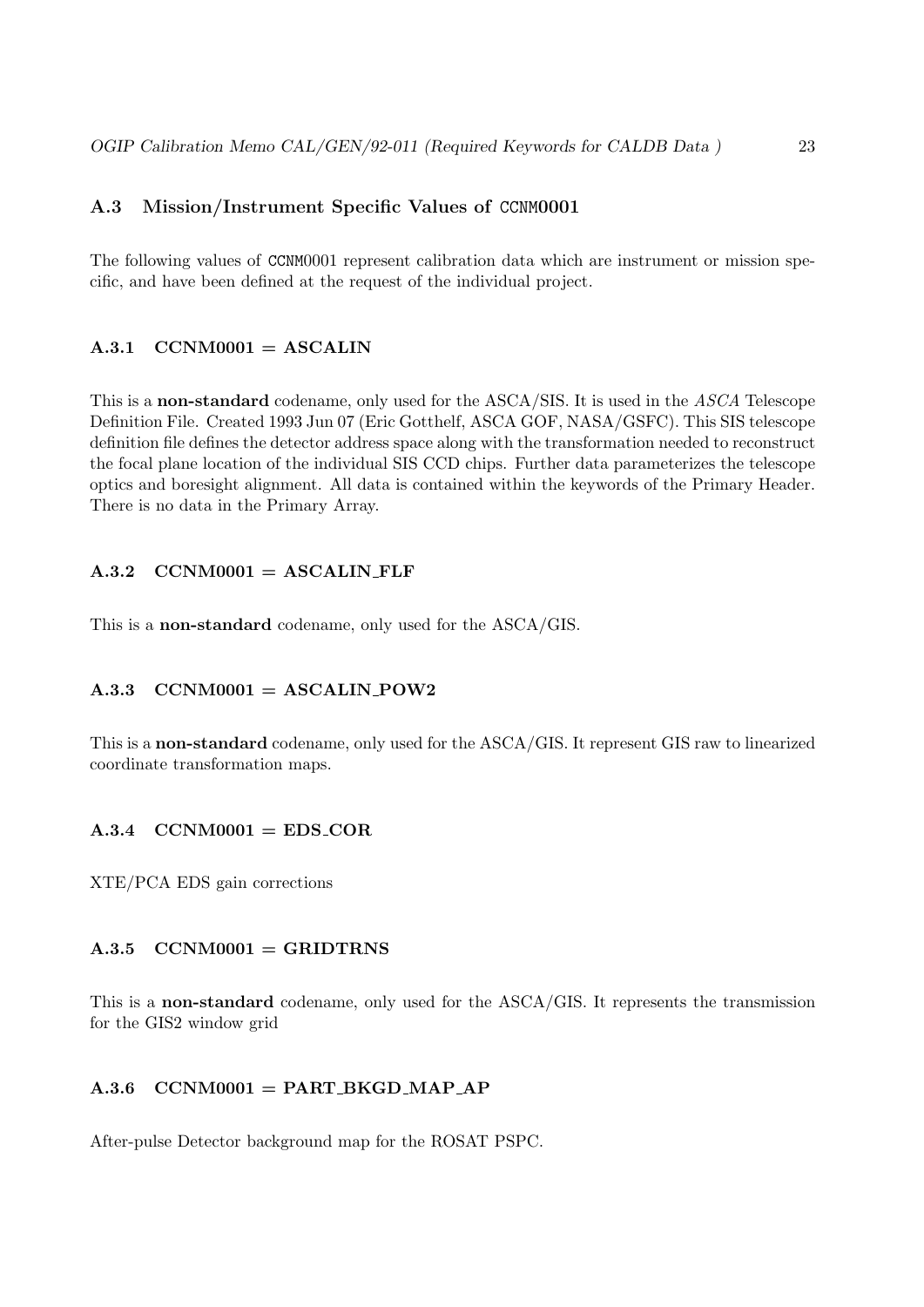| <b>CCNM0001</b>                    | Description                                                  | see            |
|------------------------------------|--------------------------------------------------------------|----------------|
| value                              |                                                              | <b>Section</b> |
|                                    |                                                              |                |
| Mission/Instrument-specific Values |                                                              |                |
| <b>ASCALIN</b>                     | ASCA/SIS Telescope Definition File                           | A.3.1          |
| <b>ASCALIN_FLF</b>                 | ASCA/GIS Unknown                                             | A.3.2          |
| <b>ASCALIN_POW2</b>                | ASCA/GIS Unknown                                             | A.3.3          |
| EDS_COR                            | ${\rm XTE/PCA}$ EDS gain corrections                         | A.3.4          |
| <b>GRIDTRNS</b>                    | ASCA/GIS Unknown                                             | A.3.5          |
| PART_BKGD_MAP_AP                   | ROSAT/PSPC After-pulse contribution to background            | A.3.6          |
| PART_BKGD_MAP_EXT                  | ROSAT/PSPC External contribution to Background               | A.3.7          |
| PART_BKGD_MAP_INT                  | ROSAT/PSPC Internal contribution to Background               | A.3.8          |
| <b>RTIBOUNDS</b>                   | $\operatorname{ASCA}/\!\operatorname{GIS}$ Unknown           | A.3.9          |
| $SGC_E$                            | ROSAT/PSPC Spatial Gain correction, E-dependent terms        | A.3.10         |
| <b>SGC_POS</b>                     | ROSAT/PSPC Spatial Gain correction, position-dependent terms | A.3.11         |
| <b>WC_E</b>                        | ROSAT/PSPC Window Correction, E-dependent terms              | A.3.13         |
| WC_POS_X                           | ROSAT/PSPC Window Correction, X-dependent terms              | A.3.14         |
| WC_POS_Y                           | ROSAT/PSPC Window Correction, Y-dependent terms              | A.3.15         |
| WINTHICK                           | ASCA/GIS Unknown                                             | A.3.12         |
|                                    |                                                              |                |

Table 7: MISSION-SPECIFIC Values of CCNM0001 used at the HEASARC CALDB

Notes by Steve Snowden (02/03/94): Created using as many afterpulse events as could be isolate using strongly affected pointed observations and the survey completion data. This detector map is for the afterpulse background component of PSPC B

#### <span id="page-23-0"></span> $A.3.7$  CCNM0001 = PART BKGD MAP EXT

ROSAT PSPC external particle background detector map. Notes by Steve Snowden (02/03/94): Created using a devignetted detector map. This detector map is for the externally produced particle background component for both PSPCs.

#### <span id="page-23-1"></span> $A.3.8$  CCNM0001 = PART BKGD MAP INT

ROSAT PSPC Internal particle background detector map. Notes by Steve Snowden (02/03/94): Created using the particle background calibration of Plucinsky et al. 1993, ApJ, 418, 519 This detector map is for the internally produced particle background component for the PSPC B.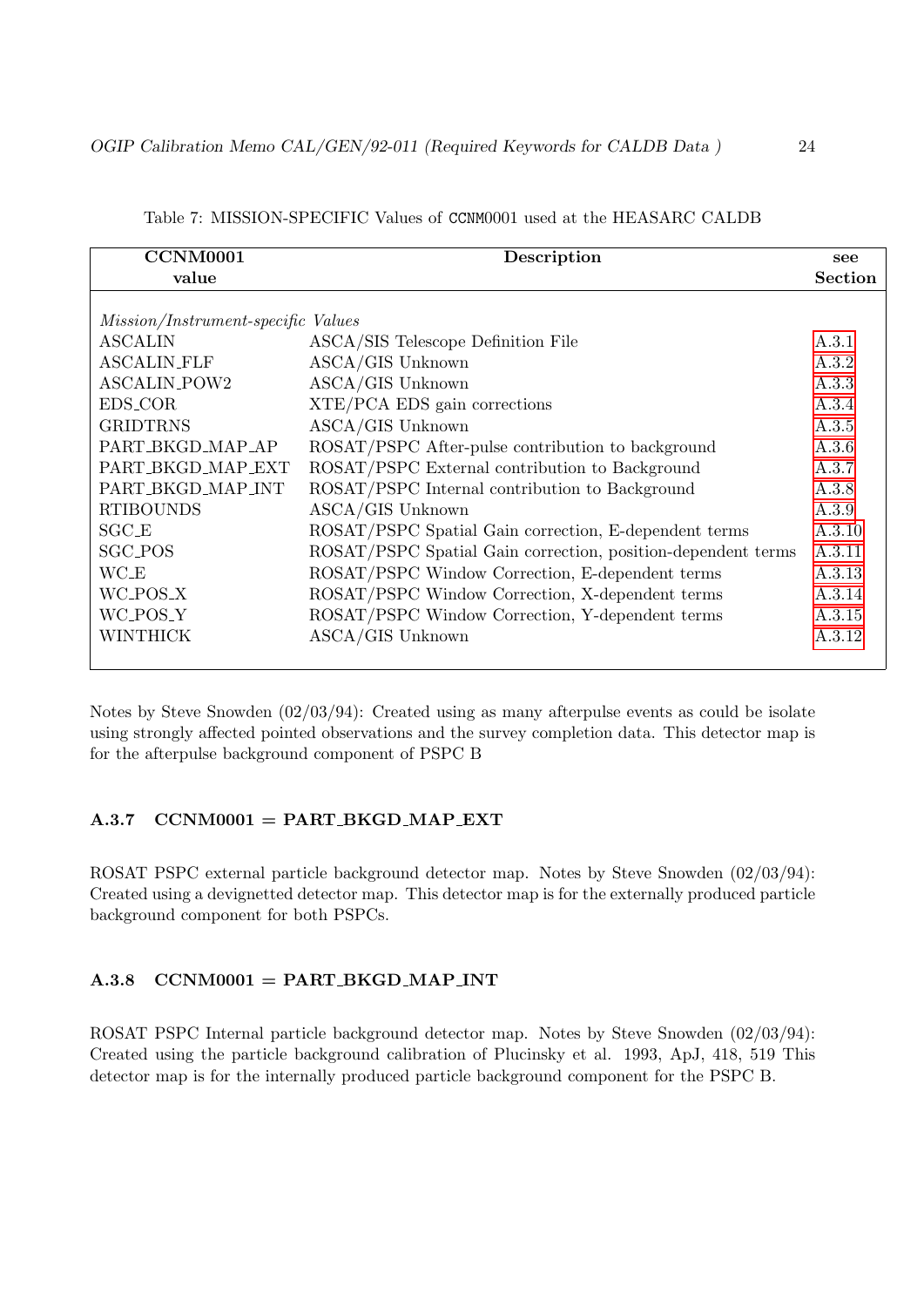#### <span id="page-24-0"></span> $A.3.9$  CCNM0001 = RTIBOUNDS

This is a non-standard codename, only used for the ASCA/GIS. This type of file should be used to reject GIS background events based on their invariant rise-time (RTI) values. (RTI values are RT values which have been corrected for any intrinsic position dependent fluctuations by the GISLIN task.) Therefore, this file should only be applied to corrected science extension data.

#### <span id="page-24-1"></span> $A.3.10$   $CCNM0001 = SGC_E$

ROSAT PSPC Spatial Gain Correction: Energy-dependent term. Notes from J. Turner, 1995 Oct 06: This dataset was converted to FITS format by Rehana Yusaf (FTOOLS) from the ASCII file GNAMPL NEW.DAT used by SASS.

The dataset is used to correct for small-scale non-linearities which are introduced into the positions assigned to PSPC events by the detector wires. This dataset contains the energy-dependent correction vector, stored as a function of intermediate pulse-height (PH 3) in column SGC HF E. This dataset is assumed to be valid for both PSPCs. It should be noted that further vectors, which are a function of position (only), are also required to correct the position of each event for these electronic effects. Furthermore, an additional correction due to the bulging of the detector window must be performed on the position of each event before totally linearized detector coordinates are obtained. Finally it should be noted that PH 3 is NEITHER observed PHA channel NOR derived PI channel, but is instead a partially corrected pulse-height bin. See HEASARC Calibration Memo [CAL/ROS/95-010](/docs/heasarc/caldb/caldb_docs_rosat.html) for further details

#### <span id="page-24-2"></span> $A.3.11$  CCNM0001 = SGC\_POS

ROSAT PSPCB Spatial Gain Correction: Position-dependent terms. NOTES from J. Turner, 1995 Oct 06: This dataset was converted to FITS format by Rehana Yusaf (FTOOLS) from the ASCII file GAIN KOR3 B.DAT used by SASS.The dataset is used to correct for small-scale nonlinearities which are introduced into the positions assigned to PSPC events by the detector wires. This dataset contains the two position-dependent correction vectors, stored in columns SGC LF Y & SGC\_HF\_Y, both of which vary as a function of position (stored in column  $Y_1$ ). It should be noted that a further vector, which is a function of pulse height (only), is also required to correct the position of each event for these electronic effects. Furthermore, an additional correction due to the bulging of the detector window must be performed on the position of each event before totally linearized detector coordinates are obtained. See HEASARC Calibration Memo [CAL/ROS/95-010](/docs/heasarc/caldb/caldb_docs_rosat.html) for further details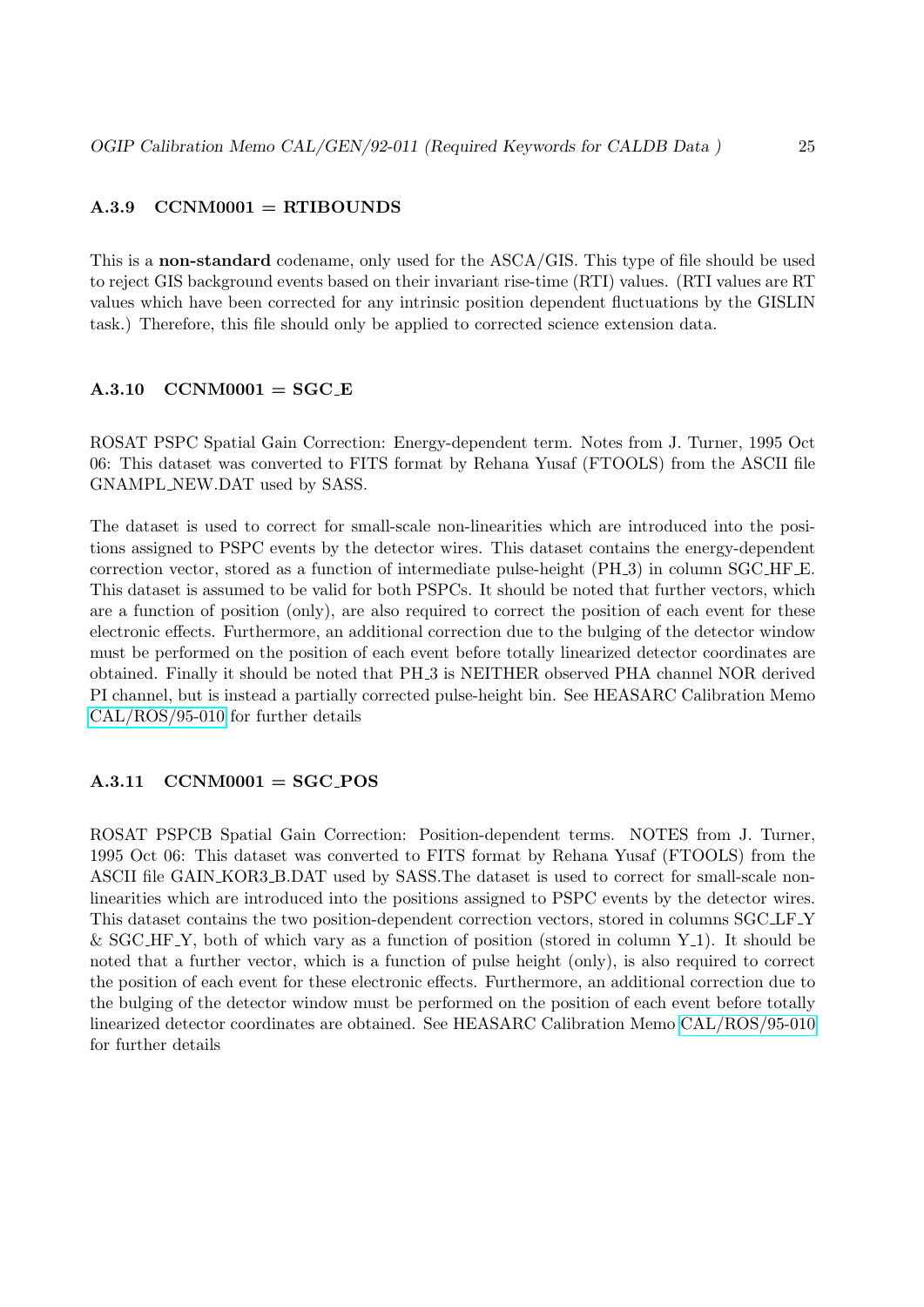# <span id="page-25-0"></span> $A.3.12$  CCNM0001 = WINTHICK

This is a non-standard codename, only used for the ASCA/GIS. Data of this type represents the spatial variation of thickness in GIS2 Be window

#### <span id="page-25-1"></span> $A.3.13$  CCNM0001 = WC\_E

ROSAT PSPC Window Correction: Energy-dependent correction term.

# <span id="page-25-2"></span> $A.3.14$  CCNM0001 = WC\_POS\_X

ROSAT/PSPC Window Correction, X-dependent terms

#### <span id="page-25-3"></span> $A.3.15$  CCNM0001 = WC\_POS\_Y

ROSAT/PSPC Window Correction, Y-dependent terms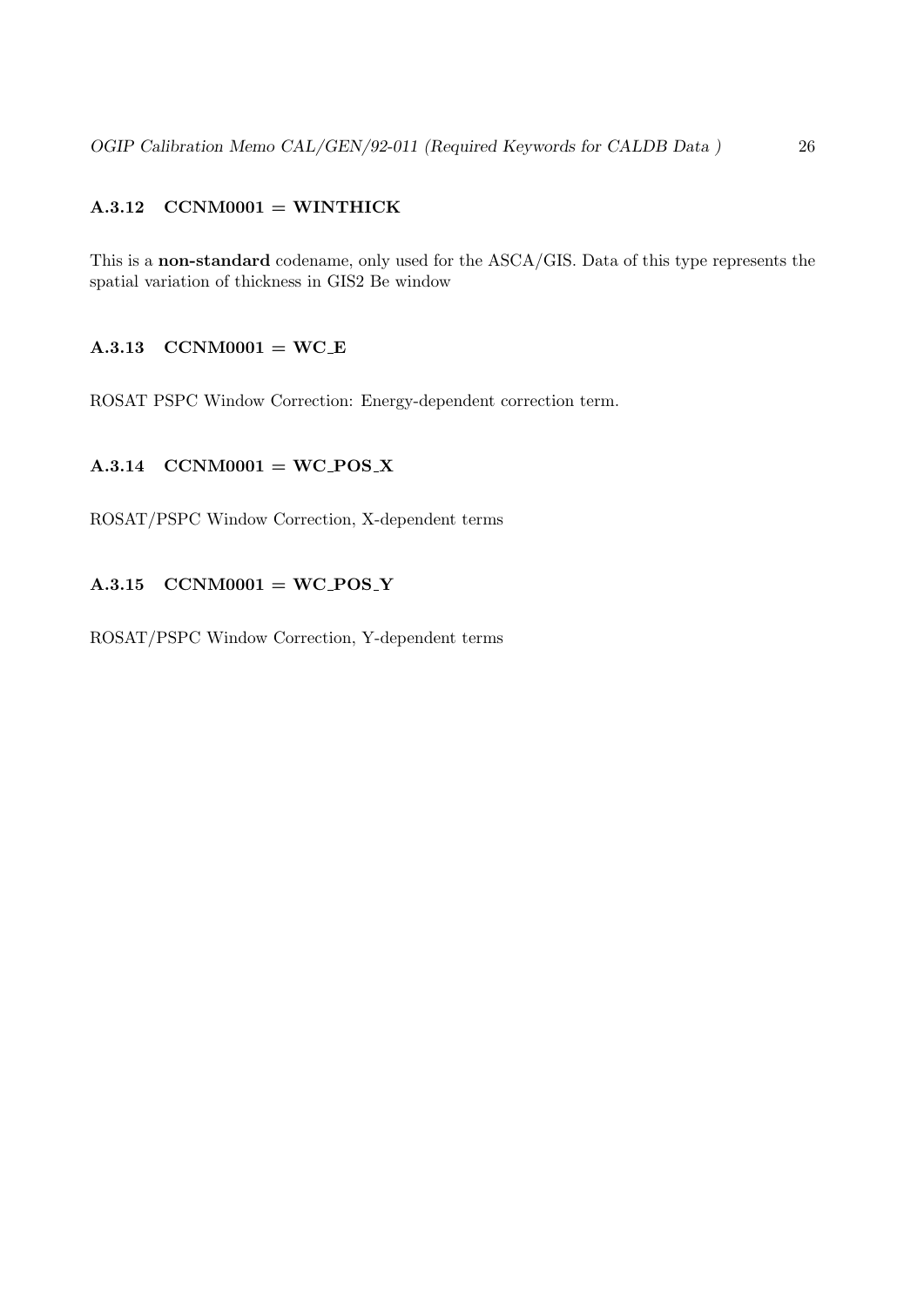# <span id="page-26-0"></span>B THE CALIBRATION BOUNDARY KEYWORDS

The calibration boundary keywords provide a means of specifying the limitations or parameter boundaries of a calibration dataset (eg the energy range, range of spatial coordinates, range of temperatures, range of HV settings *etc* over which the dataset is valid) which the author of the dataset would like to indicate to downstream software.

#### <span id="page-26-1"></span>B.1 Naming scheme for the boundary keywords

The calibration boundary keywords are named CBD $nxxxx$  where  $xxxx$  is the calibration dataset within that extension (as described above), and  $n$  is an integer index in the range 1–9 specifying the boundary reference number<sup>[1](#page-26-5)</sup>. Thus the limits on each calibration dataset within an extension can be denoted via the keywords CBD1 $xxxx$ , CBD2 $xxxx$ , CBD3 $xxxx$ , ..., CBD9 $xxxx$ .

The ordering of the various strings is not crucial (ie which parameter limitations is specified by CDB1xxxx, which by CDB2xxxx etc is not crucial), although the values of n within the CBDnxxxx keywords must be sequential starting at 1. However, when checking for any limitations on a given parameter the (CIF) access software will first check the string stored in CDB1xxxx, then CDB2xxxx etc, thus it an advantage to store the most important limitations (from the point of view of downstream software) first.

#### <span id="page-26-2"></span>B.2 Number of keywords

By default the CALDB software can accomodate up to nine of these keywords.

#### <span id="page-26-3"></span>B.3 CBD Keyword Values

#### <span id="page-26-4"></span>B.3.1 NULL Values

It is required that at least one  $CDBnxxxx$  keywords be defined. Defining more than one of the CDBn $xxxx$  is optional. It is recommended that software which writes calibration FITS files to include all 9 CBD keywords all FITS headers. Unused boundary keywords should be filled with the NULL boundary value, which is represented with the string "NONE". For example:

CBD20000 =  $'$ NONE  $'$  / only a single boundary keywords exists  $CBD30000 = 'NONE ' / only a single boundary keywords exists$ 

<span id="page-26-5"></span><sup>&</sup>lt;sup>1</sup>It is anticipated that a maximum of 9 will be easily sufficient for all calibration datasets, though an extension making  $n$  a hexadecimal number is possible if this is not the case (however this is not implemented at the time of writing).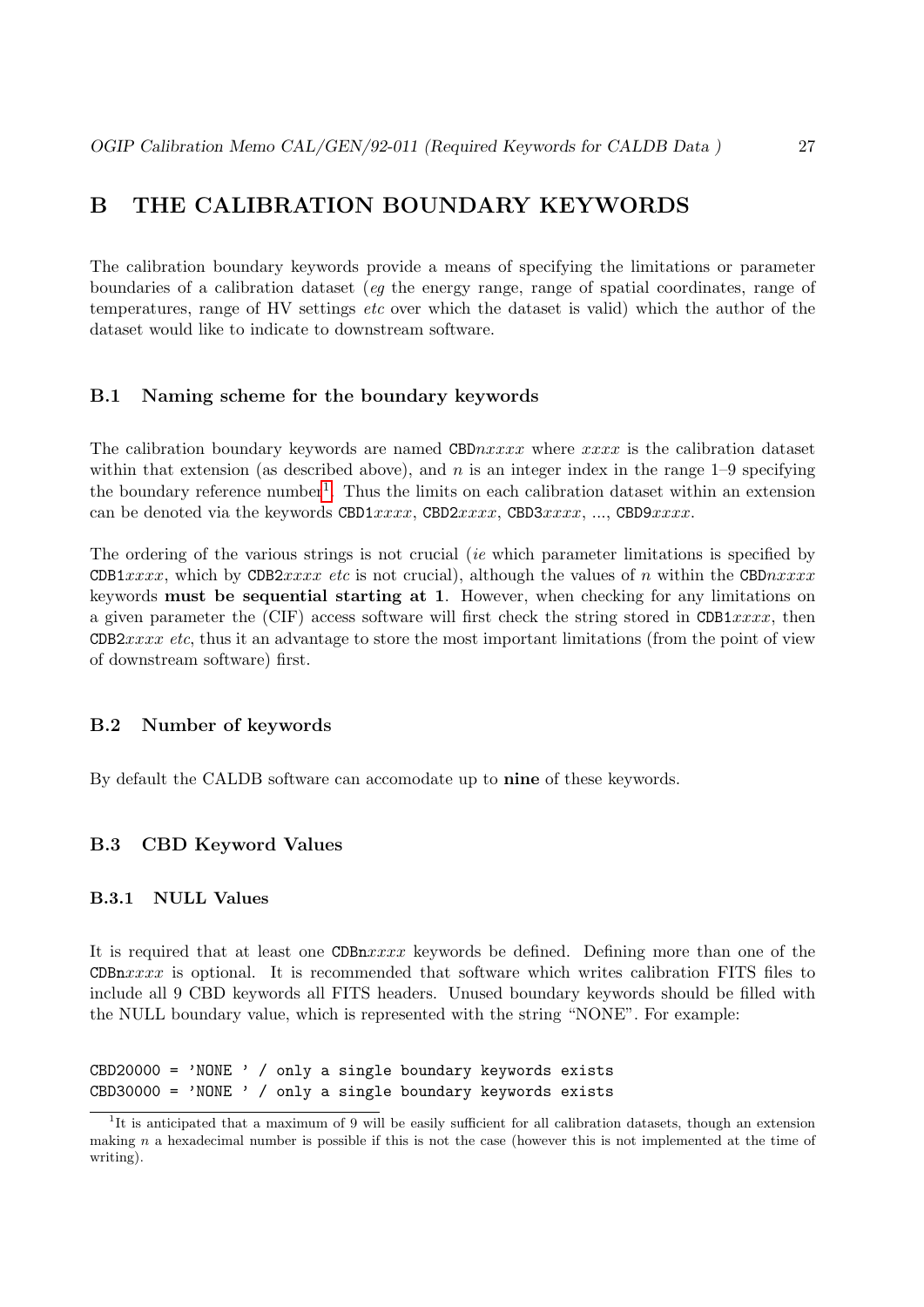CBD40000 =  $'$ NONE  $'$  / only a single boundary keywords exists CBD50000 =  $'$ NONE  $'$  / only a single boundary keywords exists CBD60000 =  $'$ NONE  $'$  / only a single boundary keywords exists CBD70000 =  $'$ NONE  $'$  / only a single boundary keywords exists CBD80000 =  $'$ NONE  $'$  / only a single boundary keywords exists CBD90000 = 'NONE ' / only a single boundary keywords exists

Important Note: while the order of calibration keywords is in general unimportant, for NULL value keywords order is important in that, if the first calibration keyword has a null value (i.e.  $CBD10000 = 'NONE')$  all other keyword values will be ignored.

#### <span id="page-27-0"></span>B.3.2 Syntax of the CBDnxxxx boundary keywords

The value of each CBD $\eta x x x x$  keyword is a character string which refers to a different dimension of parameter space, and has the following format:

$$
CBDnxxxx = 'expr(VALDES1, VALDES2, ..., VALDESj) units'
$$
\n(1)

where expr is a special character string describing the boundary parameter,  $VALDESi$  is the  $j<sup>th</sup>$  value descriptor specifying the set of values for which the parameter is valid, and units is the physical units of  $VALDESj$ . The allowed values of  $expr$  are listed in Section [B.4,](#page-28-1) and the allowed values of the *units* string are as for the TUNITSn keyword and summarized in OGIP/93-001 (George & Angelini 1994).

Each of the value descriptors,  $VALDESi$ , can have four possible forms, any of which can be included/combined in the same CBD $\eta x x x x$  keyword value:

1.  $VALDESi = m.n$ 

representing a single real number,  $m.n$ , for which the boundary parameter is valid. Only a single integer  $m$  need to specified in the case of an integer boundary value.

- 2. VALDESj = minval : maxval or VALDESj = minval maxval representing a range of continuous values between minval and maxval (where minval and maxval both have the form  $m.n$  given above) for which the boundary parameter is valid.
- 3.  $VALDESi = cstr$

representing a single character string, *cstr* for which the (character) boundary parameter is valid. In this syntax, double quotes  $(")$  can be included as the first and last characters of  $cstr$ to force a value to be interpreted as a string. The double quotes are required if *cstr* would otherwise be interpreted as either a single integer/real or as a ranges of integers/reals.

#### 4.  $VALDESi = BOOLEAN$

representing a single character string, either T or F representing the boolean value "true" or "false", respectively. This syntax is useful is the data is only valid when a certain indicator or status flag (for eg. high voltage "on" status) is true.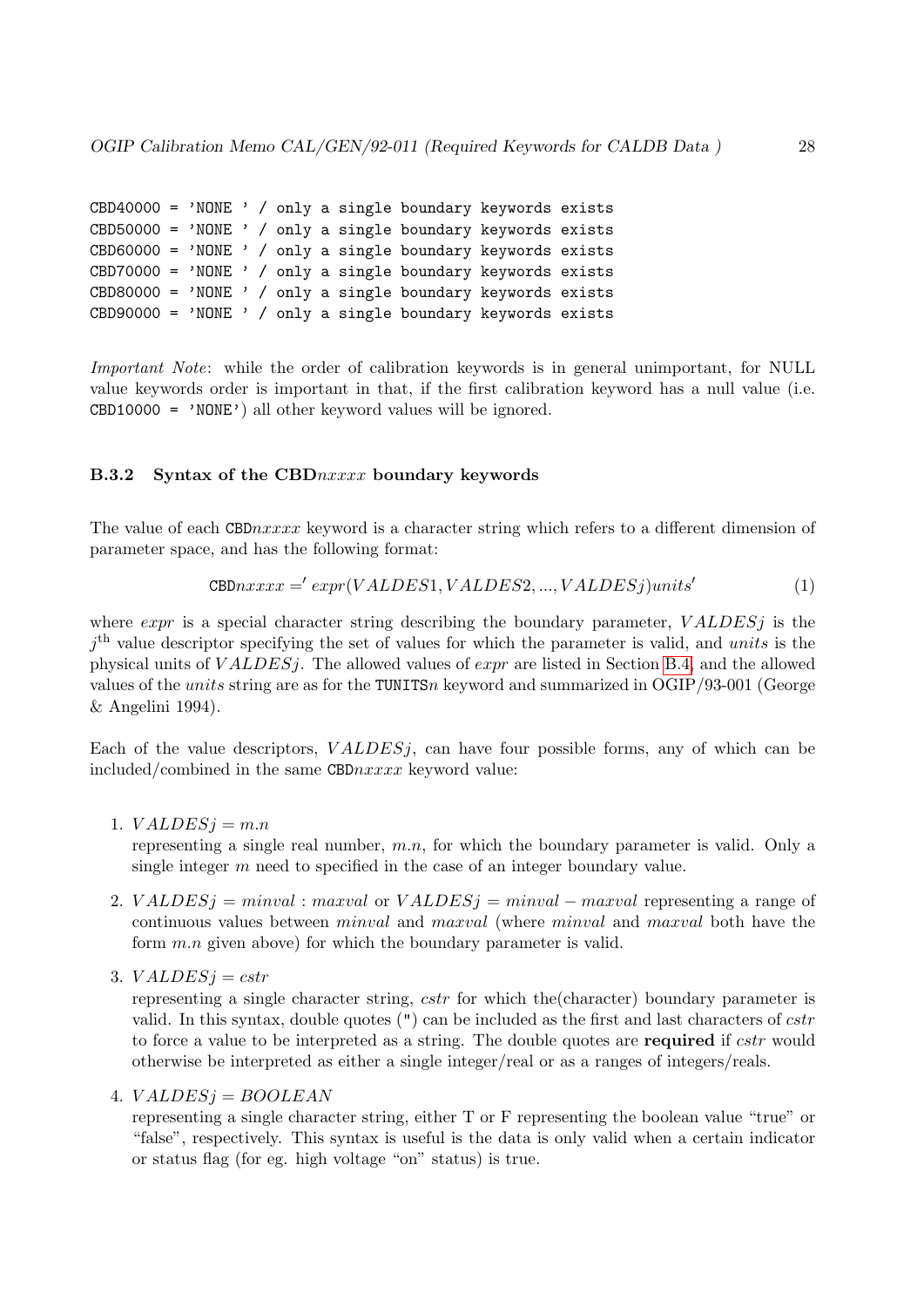Examples of these formats are given below.

#### <span id="page-28-0"></span>B.3.3 Examples

- 1. CBD $nxxxx = 'THETA(0,5)deg'$ indicates that the dataset is valid for the parameter THETA at 0.0 degrees and at 5.0 degrees, but is **NOT** valid for the range  $0.0 <$  THETA  $< 5.0$  degrees. 'THETA $(0.0, 5.0)$ deg', 'THETA $(0.0, 5)$ deg', 'THETA $(0, 5.0)$ deg' are equivalent.
- 2. CBD $nxxxx = 'THETA(0-5)deg'$ indicates that the dataset is valid for all values of the parameter THETA in the range  $0.0 \leq$  THETA  $\leq 5.0$  degrees. 'THETA $(0.0-5.0)$ deg', 'THETA $(0.0-5)$ deg', 'THETA $(0-5.0)$ deg' are equivalent.
- 3. CBD $nxxxx$  = 'PARAM(LOW, HIGH)' indicates that the dataset is valid for values of the parameter PARAM equal to 'LOW' or 'HIGH', but is NOT valid for any other values such as (say) 'MEDIUM'. 'PARAM("LOW", HIGH)', 'PARAM(LOW, "HIGH")' 'PARAM("LOW", "HIGH")' are equivalent.
- 4. CBD $nxxxx = 'GRADE('0234'')'$ indicates that the dataset is valid for values of the character-string parameter GRADE equal to the character string value '0234' (only) Here the double quotes are required. Without them, the dataset would be incorrectly interpreted as valid for GRADE=234.0.

```
5. CBDnxxxx = 'PARM('0234'', 0, 2-4)'demonstrates a combination of the above VALDESj types within a single CBDnxxx key-
   word. The example indicates that a dataset is valid for the parameter PARAM equal to the
  string '0234', but also valid for PARAM=0.0 and 2.0 \leq PARAM \leq 4.0. While allowed, no re-
  quirement for a mixing of strings \& numerical values has yet been encountered and is therefore
  strongly discouraged.
```
6. CBD $nxxxx =$  'HIGH\_VOLTAGE\_STATUS(T)' indicates that the dataset is only valid if the high voltage status is TRUE

#### <span id="page-28-1"></span>B.4 Allowed formats of expr

Currently only the simplest type of parameter expression is supported, namely a format in which the *expr* string is simply the name of a parameter, *pname*, denoting that the calibration dataset is valid for parameter *pname* values between  $min$  and  $max$  (in units given by units). The allowed values of the pname string are as for the standard column/keyword names listed in CAL/GEN/92- 003 (George & Zellar 1993, available on-line as [pdf](#page-0-0) and [html](/docs/heasarc/caldb/docs/memos/cal_gen_92_003/cal_gen_92_003.html) versions). Those defined at the time of writing are also listed in Table [8](#page-29-0) for convenience.

#### Example

A calibration dataset, which was the only such dataset within the extension (hence had  $xxxx =$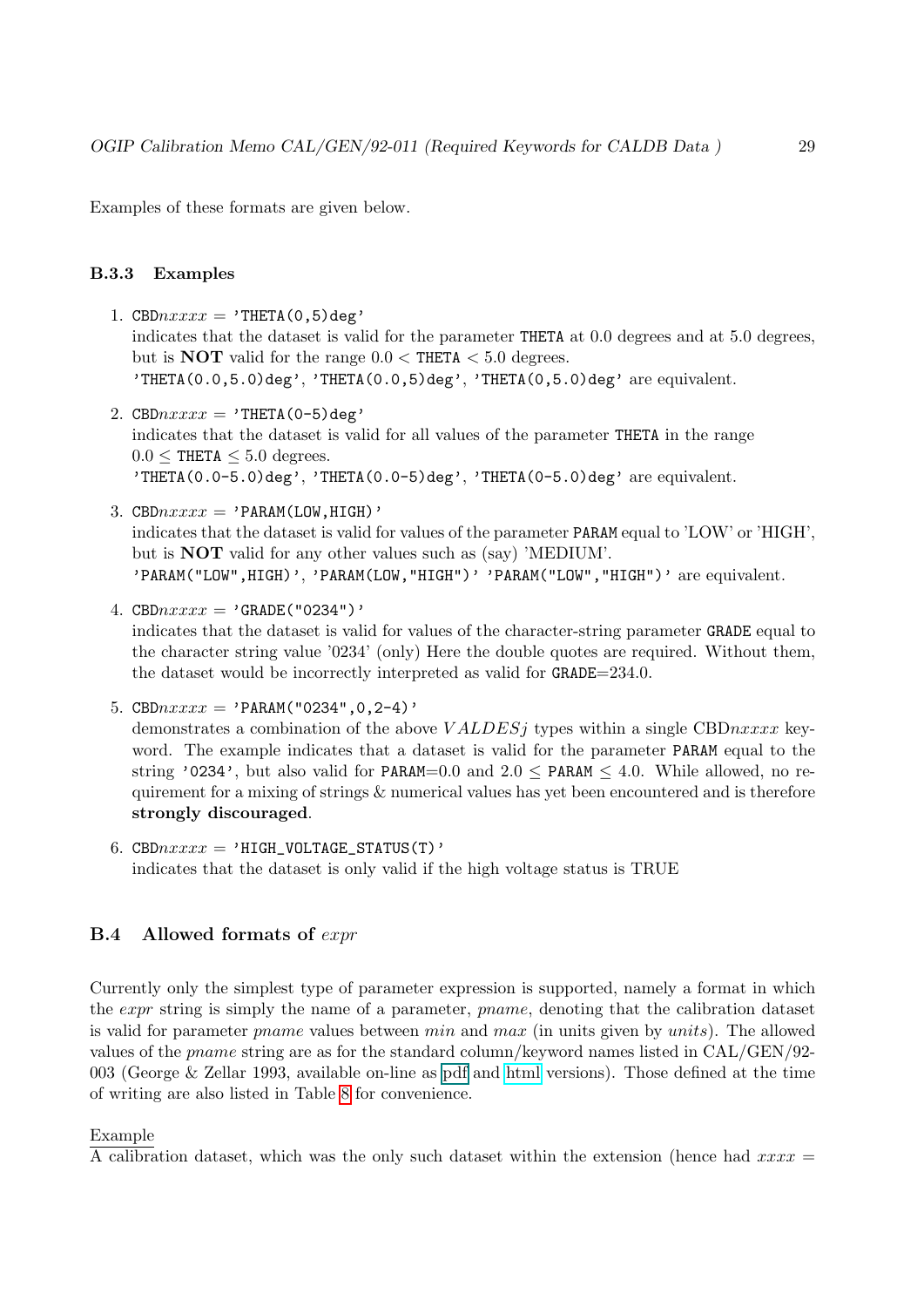| pname                      | Parameter                                               | Type of Units          |
|----------------------------|---------------------------------------------------------|------------------------|
| string                     |                                                         |                        |
|                            |                                                         |                        |
| <i>Spatial Coordinates</i> |                                                         |                        |
| <b>RAWX</b>                | Raw detector coordinates in a cartesian frame           | $(detector\ specific)$ |
| <b>RAWY</b>                | Raw detector coordinates in a cartesian frame           | $(detector\ specific)$ |
| <b>DETX</b>                | Linearized detector coordinates in a cartesian frame    | $(detector\ specific)$ |
| <b>DETY</b>                | Linearized detector coordinates in a cartesian frame    | $(detector\ specific)$ |
| <b>PHYX</b>                | Physical detector coordinates in a cartesian frame      | physical linear        |
| <b>PHYY</b>                | Physical detector coordinates in a cartesian frame      | physical linear        |
| <b>THETA</b>               | Off-axis angle $(\theta)$ in XMA polar coordinate frame | angular                |
| PHI                        | Azimuthal angle $(\phi)$ in XMA polar coordinate frame  | angular                |
| <b>ALPHA</b>               | Off-set angle in image plane from XMA optical axis      | angular                |
|                            | (along $\phi = 0^{\circ}$ vector)                       |                        |
| <b>BETA</b>                | Off-set angle in image plane from XMA optical axis      | angular                |
|                            | (along $\phi = 90^{\circ}$ vector)                      |                        |
|                            |                                                         |                        |
|                            | Other (multi-mission) Parameters                        |                        |
| <b>CHAN</b>                | (Detector) ADC channel                                  | unitless               |
| <b>ENERG</b>               | Photon energy                                           | physical               |
| <b>HV</b>                  | (Detector) High Voltage                                 | physical               |
| <b>MODE</b>                | (Detector) Operating Mode                               | unitless               |
| PANG                       | Pair Opening Angle                                      | angular                |
| <b>PICH</b>                | Pulse Invariant detector channel                        | unitless               |
| <b>TEMP</b>                | (Detector) Temperature                                  | physical               |
|                            |                                                         |                        |
|                            | Mission/Instrument-specific Parameters                  |                        |
| <b>ECHO</b>                | ASCA/SIS 'echo correction' applied/not-applied          | unitless               |
| <b>GRADE</b>               | ASCA/SIS photon 'grade'                                 | unitless               |
| <b>SPLIT</b>               | ASCA/SIS split threshold                                | unitless               |
|                            |                                                         |                        |

<span id="page-29-0"></span>Table 8: Example *pname* values for the CBDnxxxx keyword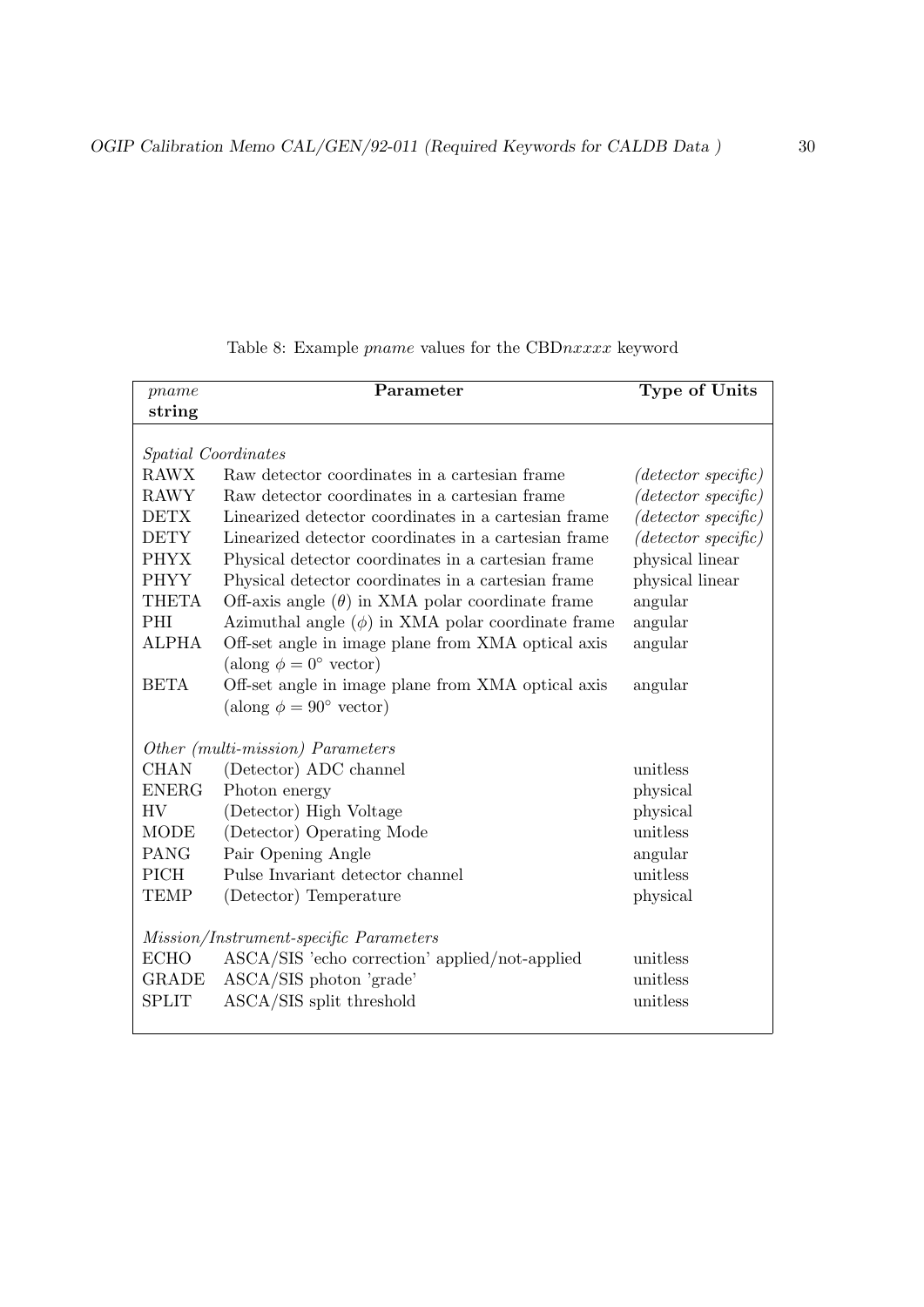0001), and which was valid for photon energies in the range 0.501–2.0 keV, off-axis angles in the range 0–54.2 arcmin, and all azimuthal angles  $(0-360°)$  would have

 $CBD10001 = 'ENERG(0.501-2)keV'$  $CBD20001 = 'THET(0-54.2) arcmin'$  $CBD30001 = 'PHI(0-360)deg'$ 

A calibration dataset, which was the only such dataset within the extension (hence had  $xxxx =$ 0001), and which was valid for photon energies in the range  $1 \text{ eV} - 10 \text{ MeV}$ , an off-axis angle 5.4 arcmin (only), and azimuthal angles  $0-90°$  and  $180°-270°$  (but nowhere else) would have

CBD10001 = 'ENERG(1-10000000)eV'  $CBD20001 = 'THETA(5.4) arcmin'$  $CBD30001 = 'PHI(0-90, 180-270)deg'$ 

#### <span id="page-30-0"></span>B.5 The Number of Limitations Required

The number of parameter-space limitations (ie CBD $nxxxx$  keywords) required for a given calibration dataset depends upon the dataset itself, the characteristics of the specific instrument to which it refers, and the likelihood that other  $(Quad = 0)$  datasets with the same CCNMxxxx codename will ever exist in the archive at any time.

The following two detailed examples should help illustrate this point:

#### Example 1:

Consider an imaging instrument for which one requires to store a series of point-spread-function psf calibration datasets for various off-axis positions in the form of radial-profiles. However, it is known (or suspected) that the psf is a function of energy, yet the energy dependency has not (yet) been adequately parameterized such that the datasets can be stored as a virtual calibration file and standalone software task). One therefore wishes to store radial profiles appropriate for several 'standard' energy ranges (eq in the 3 bands  $0-1$  keV,  $1-2$  keV  $\&$  3-3.5 keV) in separate files. Each file would have the identical value of the CCNM0001 keyword, namely CCNM0001 =  $R_P$ SF (Section [A.1.14\)](#page-16-0). In order to allow the CALDB software to distinguish between the 3 files, each file header would have a unique value of the CBD10001 keyword, such as:

```
CCNM0001 = 'R_PSF ' / radial point spread function
CBD10001 = 'ENERG(0-1)keV ' / energy range appropriate to this rspf
for file 1,
```

```
CCNM0001 = 'R_PSF ' / radial point spread function
CBD10001 = 'ENERG(1-2)keV ' / energy range appropriate to this rspf
```
for file 2, and